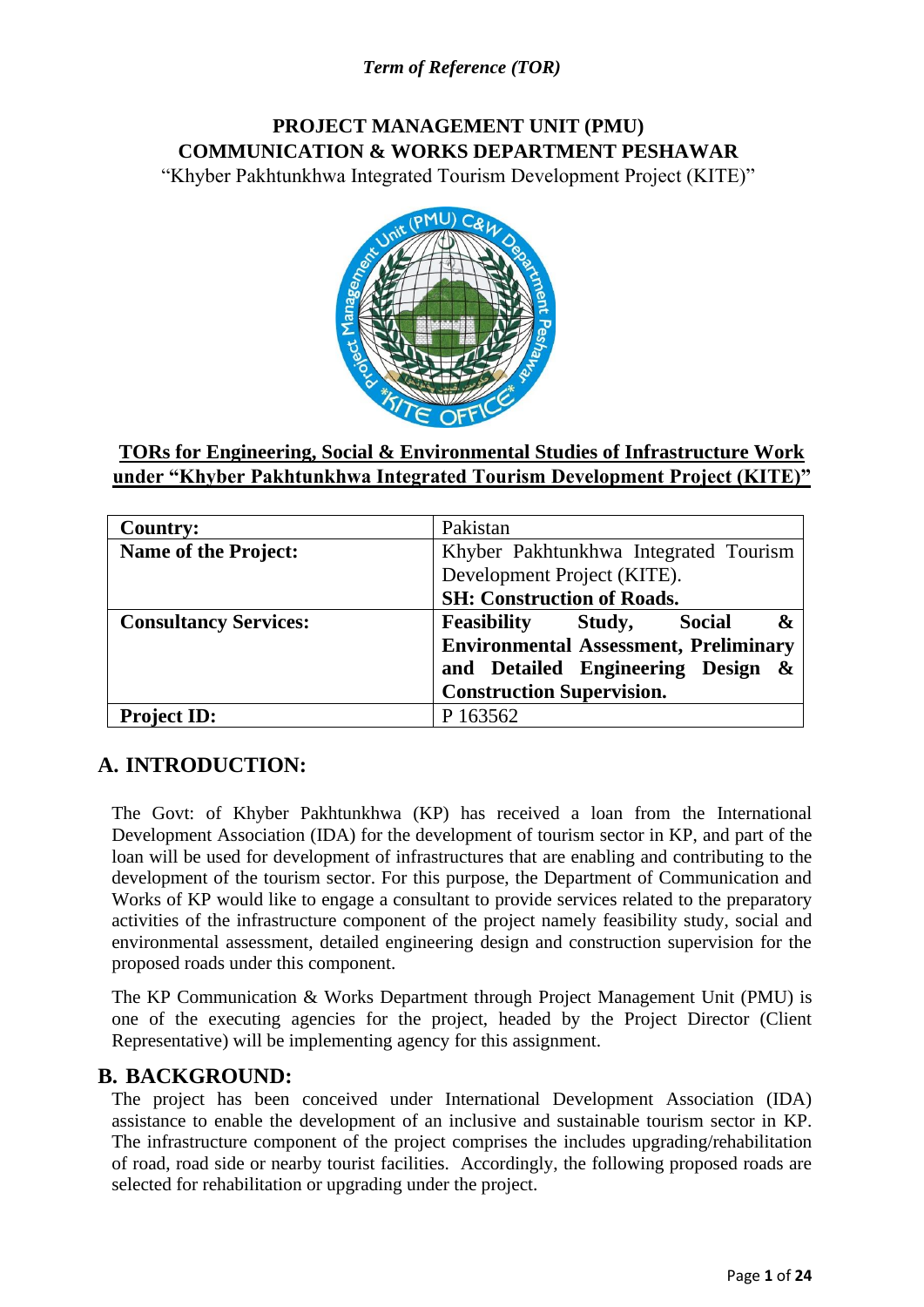## **Proposed Roads:**

| S. No.         | <b>Section</b>                                                        | Length<br>(Km) |
|----------------|-----------------------------------------------------------------------|----------------|
|                | Supat Valley Road (Distt: Mansehra)                                   | 40.0           |
| 2              | Rehabilitation and upgrading of Thandiani Road in district Abbottabad | 24.0           |
| 3              | Upgrading of Mankial Bada Serai Road in district Swat                 | 23.0           |
| $\overline{4}$ | Upgrading of Shishikoh -Madaklust Road in district Chitral            | 45.0           |

# **C. OBJECTIVE**

The objective of the assignment is to carry out the technical, economic, social  $\&$ environmental assessment of the above proposed roads to be financed under the Integrated Tourism and Enterprise Development Project of KP in accordance with World Bank operational policies and applicable national and provincial legislation in a timely manner with adequate quality. The selected roads which are passing the selection criteria would then be detailed designed and supervised during the construction stage. There is a likelihood to add other roads that may be proposed later. Therefore, the current engagement would be made on Framework concept where scope of engagement would be enhanced based on the pre-agreed terms and conditions of the contract signed with the winning consultant.

# **D. SCOPE OF WORK OF THE PROPOSED ASSIGNMENT**

This assignment has three main phases as follow:

## **Phase 1: Technical, Economic, Social and Environmental Feasibility Study**

The consultant is required to carry out initial preparatory assessment of the above selected roads. The expected activities and out puts in this phase are listed below:

**(i). Social & Environmental Screening**: the expected activities to carried out are as follow:

a. Initial Environmental & Social Screening of the of the proposed road to determine the category of the proposed roads in-terms of social and environmental impact has been carried out by the Client. Further detailed screening for the purpose of feasibility study of the road should be carried out building on and using the information available from the initial screening.

**(ii). Technical and Economic Feasibility Study and Assessment of the proposed roads:** the expected activities to be carried out by the consultant are included but limited to the followings:

- b. Origin Destination Survey
- c. Traffic Count data (12 Hours, 24 Hours 7 Days)
- d. Economic Feasibility Survey
- e. Detailed Topographic Survey of the proposed roads and selection/finalization of the road alignment
- f. Geotechnical Test and Investigations
- g. Hydrological survey and report
- h. Identification of location for the rest areas along the road;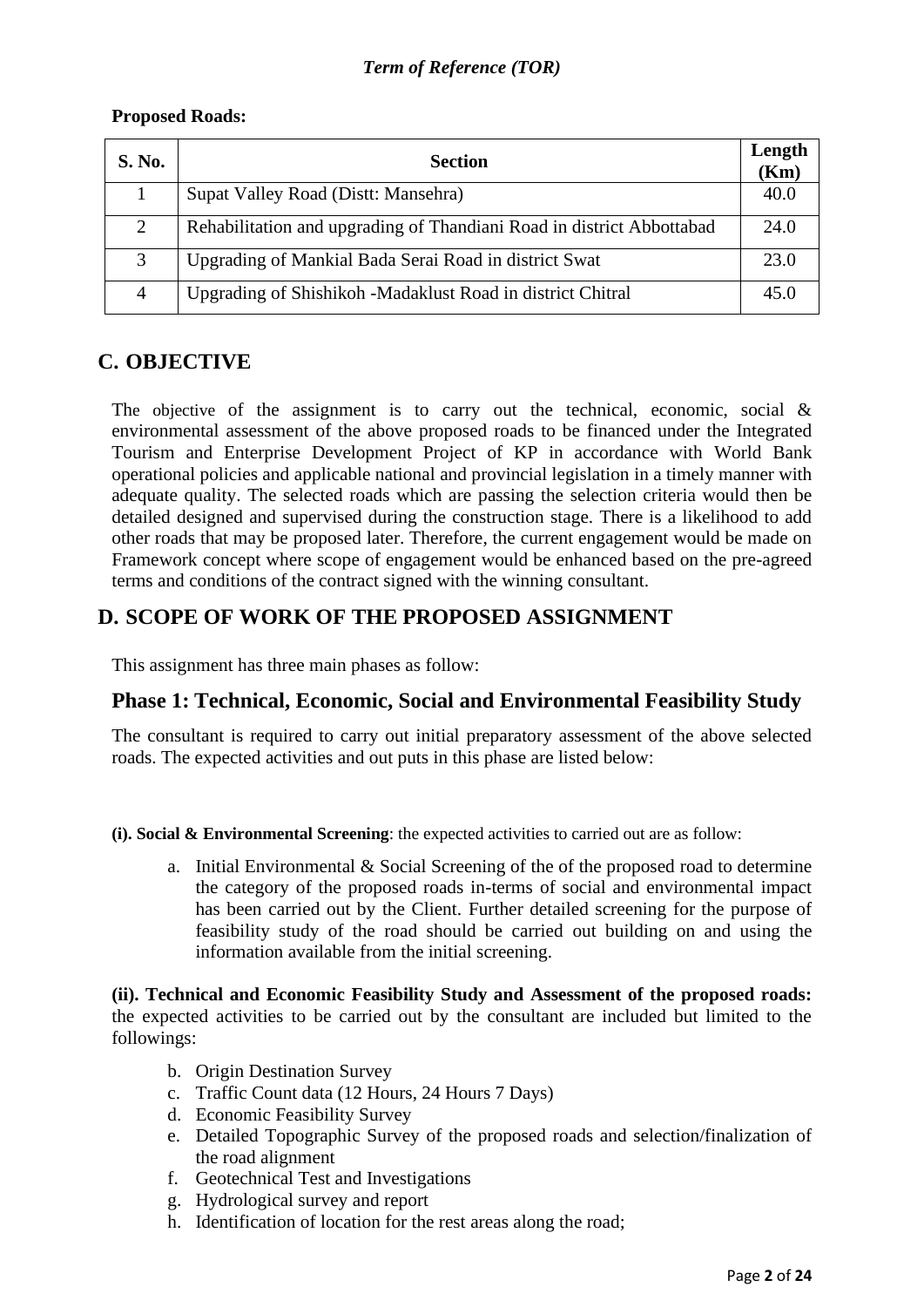- i. Identification and assessment of tourism facilities along or nearby the road;
- j. Preparation of PC1 document based on the requirements of KP government.
- k. Other necessary activities that may be deemed necessary by the consultant;

**(iii). Preparing preliminary engineering design and cost estimates:** The consultant is expected to prepare preliminary engineering design including cost estimates for the proposed roads and associated facilities including road furniture such as the rest areas and tourism facilitates. The preliminary design should include all necessary information to help the project management team for decision making for sequencing the packaging based on initial cost and timeline needed for the construction phase. The cost estimates so prepared at this stage would form basis for the respective PC-I. The KP government may add more roads and road furniture and other nearby tourist facilities and investments (identified through other assessments and scoping activities sponsored through other means) depending upon the outcome of the initial screening and the performance of the selected consultant.

#### **(iv). Preparation of the PC1 as per the requirements and format of KP government.**

## **Phase 2: Preparation of Detailed Engineering Design and Safeguard Documents**

In this phase, the consultant is required to complete and prepare the detailed technical engineering designs, bill of quantities, detailed engineering specifications, social and environmental safeguard documents. Main expected outputs in this phase are listed below:

**(i). Detailed technical and engineering design.** The specific tasks for the preparation of the detailed design of the feasible roads and road furniture including rest areas and tourist facilities as selected in the phase 1are included but not limited to the following:

- a. To develop the full detailed engineering design of the roads, bridges and other relevant structures including provision for fiber optics cable installation along the road side, road site rest areas as per the requirements of the KP C&W and national standards and specifications. This will include all necessary drawing, cross sections, plans and profile, etc;
- b. The consultant is encouraged to propose climate smart engineering approaches to the overall design methodologies to ensure climate resilience and sustainable infrastructure development.
- c. To develop the full detailed engineering design for each proposed tourist facilities including landscaping, water and sanitation, electricity and power supply, ICT connectivity, parking areas and other necessary requirements in consultation with Department of Tourism of KP. The designs of the facilities should incorporate all necessary elements for facilitating females, handicaps and children.
- d. To prepare inventory of the roads & bridges, including their geometric features, type and condition of drainage structures, load carrying capacity, pavements, and other major features. Assess / quantify potential problems that relate to land acquisition, cutting of trees, relocation of utilities etc.
- e. To update topographic surveys from phase 1, including horizontal and vertical alignments and cross-sections, establishment of horizontal control points, bench marks, and permanent reference beacons required for detailed engineering designs to enable construction quantities to be calculated to an accuracy of  $(+)$   $(-)$  5 percent.
- f. To prepare designs based on relevant standards proposed by KP C&W, including typical cross-sections, long sections and the pavement and geometric design.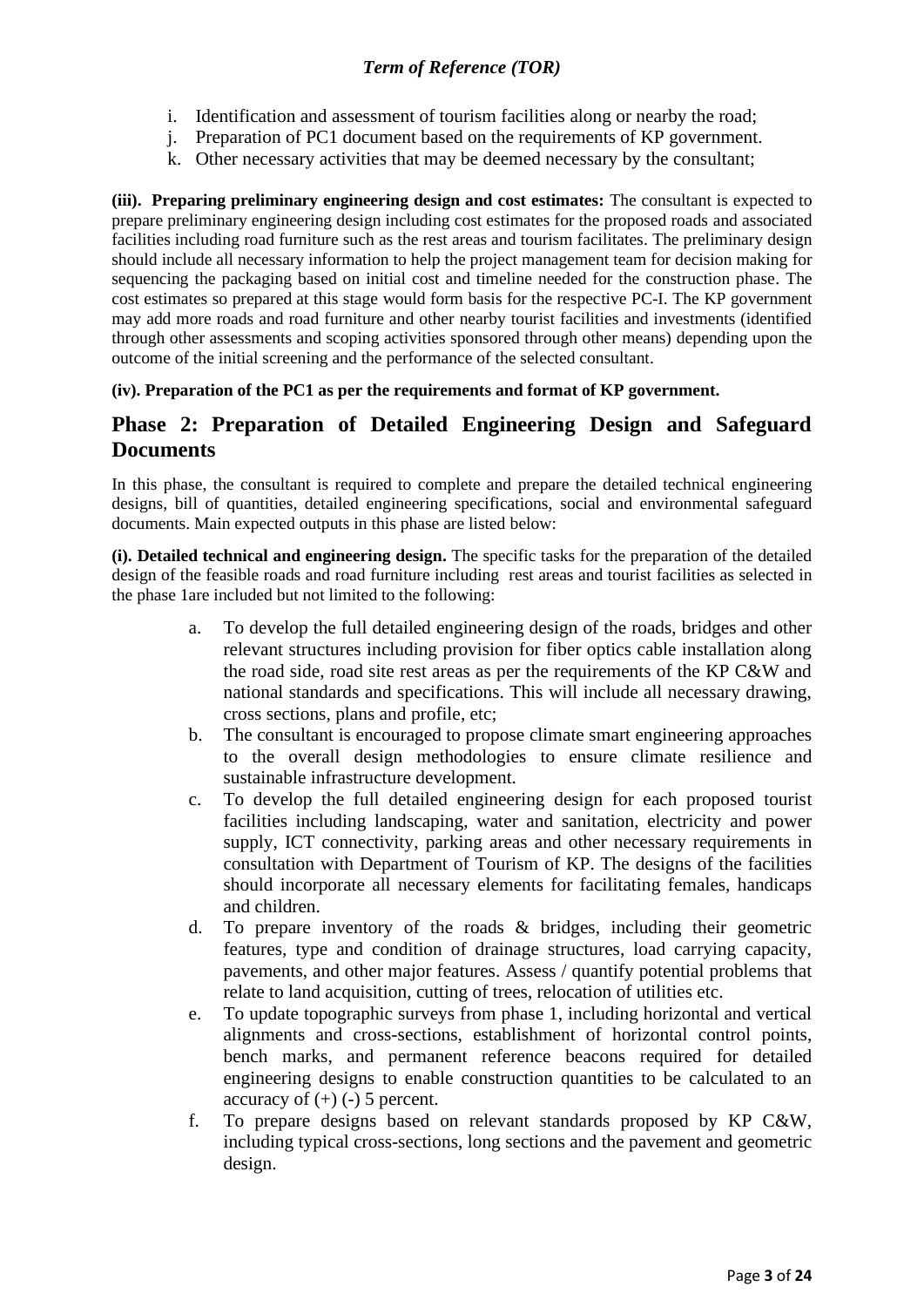- g. To assure that the road designs incorporate measures to mitigate adverse environmental impacts, including those encountered during construction, based on the findings of environmental assessments.
- h. To examine materials found along the road alignments, taken at suitable intervals. Pay particular attention to subsurface conditions at bridge site (if any) through appropriate geo-technical surveys.
- i. To test soil samples by classification, liquid limits, plastic limit, California Bearing Ratio and suitability of stabilization, Test undistributed samples to determine the main mechanical characteristics. Test construction materials for grains-size distribution and plasticity characteristics, unit weight, and water absorption, and any other tests deemed necessary.
- j. To study the existing hydrological regime, based on an analysis of rainfall and flood records, including subsurface water characteristics, supplemented by detailed filed investigations, to establish the adequacy of road embankment levels. Culverts, and side ditches.
- k. The consultant should consider road safety aspects of the road infrastructure and use design for safety approaches.
- l. To assess cross drainage requirements and propose new structures (bridges, culverts, and causeways as appropriate) or improvements to existing structures where these are otherwise structurally sound.
- m. To determine the most cost-effective improvement option for each project and section on the basis of traffic count and projected traffic levels pavement structure studies, and axle load considerations.
- n. To develop unit costs of construction for roads, bridges and other structure.
- o. To prepare detailed engineering designs and bills of quantities, and calculate detailed cost estimate for civil works, broken down into foreign (direct and indirect) and local components as well as taxes and customs duties.
- p. To prepare appropriate contract packages, taking into account the location of the project and size of the contracts.
- q. To update realistic construction schedules showing the anticipated progress

#### **(ii). Preparation of Environmental and Social Management Plan (ESMPs) and Resettlement Action Plans (RAPs) and other relevant documents (for example Physical and Cultural Resoruce Plan, PCRP) for each road and associated facilities**

• **ESMPs**-The Consultant shall prepare the site specific Environmental and Social Management Plan (ESMP) including detailed Mitigation Plan and a Monitoring Plan per the Bank requirements and environmental safeguard policies OP / BP 4.01 Environmental Assessment, OP / BP 4.04 Natural Habitats, OP / BP 4.11, Physical Cultural Resources and OP/BP 4.36 Forests for each sub project of road construction. The ESMP will also comply with the national environmental requirements defined through Pakistan Environmental Protection Act of 1997 and subsequent provincial acts, regulations, and guidelines. The consultant will make sure to document the impacts on wildlife movement and crossing during construction and operation phase. Appropriate mitigation measures for the concept of green highways and roads should be adopted as per international best practices. The consultant will propose the environment and wildlife friendly engineering design and road structures during engineering surveys and technical designs.

The consultants will also make use of the WBG Environmental, Health, and Safety and Labor influx "Managing the Risks of Adverse Impacts on Communities from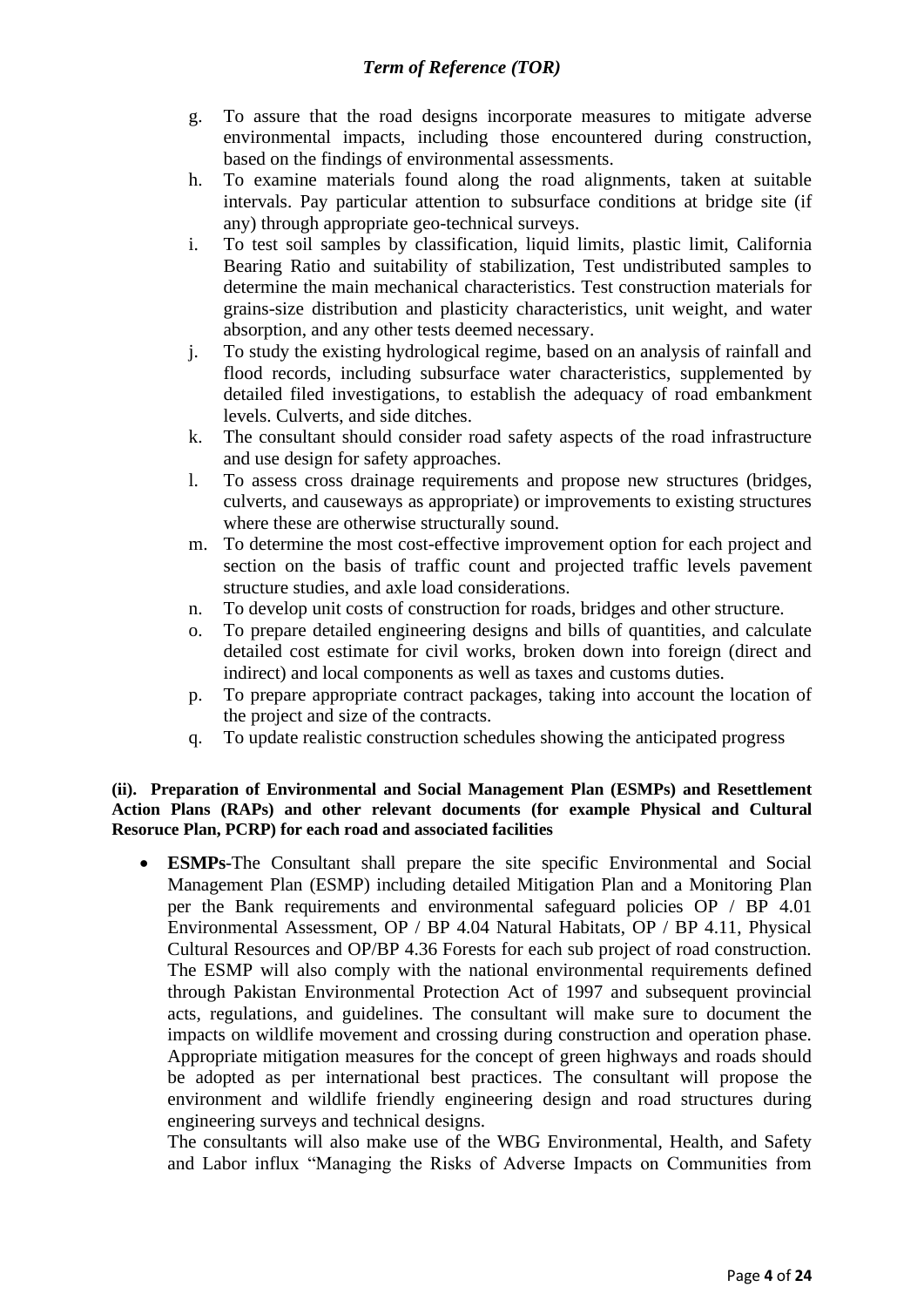### *Term of Reference (TOR)*

Temporary Project Induced Labor Influx" Guidelines.<sup>1</sup> The subproject-specific ESMPs will be prepared using the standard methodology as per ESMF.

- **RAPs-** The RAPs will provide a description of the road and identification of the project area. It will identify project impacts, the project activities that give rise to resettlement, the zone of impact of such activities, the alternatives considered to avoid or minimize resettlement, and the mechanisms established to minimize resettlement, to the extent possible, during project implementation. The RAP preparation shall be prepared in accordance with the Project RPF, following the requirements of the World Bank's Operational Policy on Involuntary Resettlement, OP 4.12 and its Annex A-Involuntary Resettlement Instructions. The RAP shall also refer to Government of Pakistan's legal and institutional requirements related to land acquisition. Any identified gaps between these two requirements are to be clearly captured, explaining how these gaps will be filled, and which should take precedence and why. The following tasks will be undertaken by the consultant for the RAPs:
	- a) **Impacts**: Identify the key social impacts that will be associated with the involuntary resettlement process, the magnitude of such impacts, and the main categories of project affected persons (PAPs), men and women, that will experience these impacts.
	- b) **Inventory & Census**: Prepare a socioeconomic inventory and census of the PAPs to establish a basis for the design of the resettlement program and to exclude subsequent inflows of people from eligibility for compensation and resettlement assistance. The census will identify and quantify different categories of PAPs who would require some form of assistance, compensation, rehabilitation or relocation. Information on vulnerable groups or persons for whom special provisions may be needed should be provided.
	- c) **Entitlement Matrix**: Prepare an entitlements matrix based on a detailed measurement survey listing all likely effects as per relevant typologies to be developed for assets and resources.
	- d) **Compensation Package**: Prepare a compensation and restoration package for each category of PAP aimed at replacing/compensating for all types of losses, as appropriate;
	- e) **Implementation Schedule**: Develop clear timeline and implementation schedule for RAP implementation linking the various steps to project components and execution plan, including institutional responsibilities, and monitoring parameters.
	- f) **Stakeholder Consultation**: Document the various consultation activities to be conducted as part of the RAP while ensuring that information has been shared transparently through an active and informative consultation process.
	- g) **Grievance Redress Mechanism**: Provide a framework of an easily accessible and robust site-specific grievance redress mechanism which is synchronized with the Project GRM.
	- h) **Communication Plan**: Develop communication and consultation plan to be adopted by the project for consulting and maintaining information flow with the PAPs.
	- i) **Institutional Arrangements**: Identify institutional responsibility for RAP implementation and monitoring, identifying staff responsible for land acquisition within C&W Department and the other institutions participating in

<sup>1</sup> [http://pubdocs.worldbank.org/en/497851495202591233/Managing-Risk-of-Adverse-impact-from-project](http://pubdocs.worldbank.org/en/497851495202591233/Managing-Risk-of-Adverse-impact-from-project-labor-influx.pdf)[labor-influx.pdf](http://pubdocs.worldbank.org/en/497851495202591233/Managing-Risk-of-Adverse-impact-from-project-labor-influx.pdf)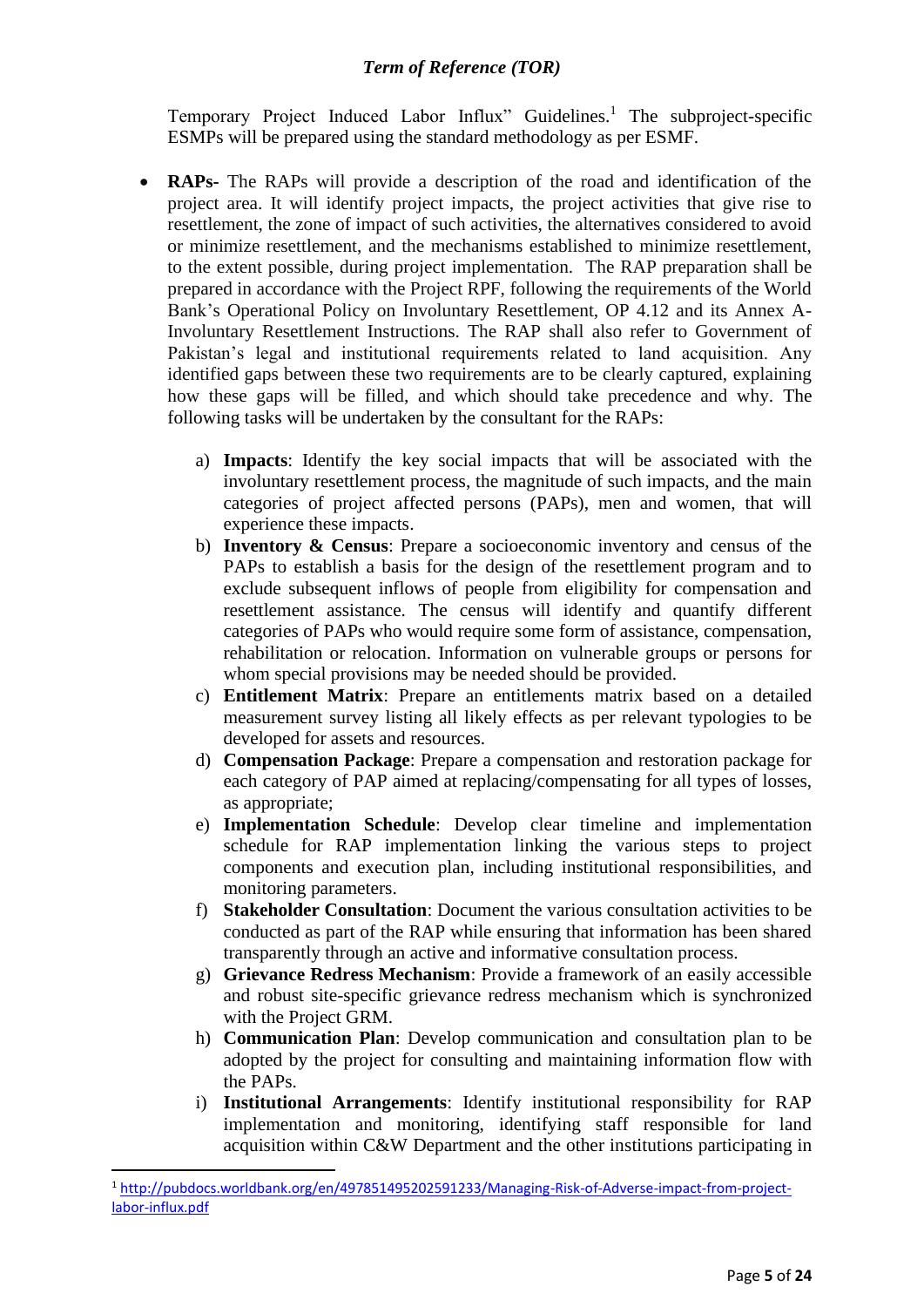## *Term of Reference (TOR)*

the arrangement of resettlement activities and clearly define their roles and activities in RAP implementation.

**Budget**: Provide a detailed budget for resettlement compensation and livelihood restorations measures proposed in the RAP.

The suggested RAP report structure is attached at **Annex 2.** Also, KP has recently prepared a RAP for Makhniyal-Changal-Gali (MCG) road that can be used by the consultant as reference and for the use of general content.

- **Translation & Editing-**the Executive Summary of the ESMPs and RAPs will be translated into Urdu and made available to stakeholders and disclosed as described below. English language reports will be professionally edited to ensure quality of language/grammar.
- **Clearance and Disclosure- t**he ESMP and RAPs will be reviewed and cleared by the Client and the World Bank. The Consultant will organize meetings with C&W, DoT and World Bank to present the final draft reports and seek clearance/approval. After clearance is received, the ESMP and RAPs will be made available on the C&W and DoT websites, in hard copy in the two PMUs, and in hard copy at the sub-project sites. After client website disclosure, the ESMPs and RAPs will be disclosed in the local language and in English on the World Bank website, before civil works commence.

**(iii). Development of Complete Standard Bidding Documents and Procurement Strategy for the procurement of the proposed roads**: the bidding documents and procurement strategy will be developed in accordance with the World Bank Procurement Framework and in close consultation with the World Bank Procurement Specialist.

## **Phase 3: Construction Supervision**

In the phase 3 of this assignment, the consultant is required to perform the role of the Engineer in accordance with the contract. The responsibility of the consultant will include, but not limited to the following:

- Notice to commence works will be issued by the consultants with due consultation of the Client.
- Variation orders will be issued by the consultants with due consultation with the client.
- Approval of construction works schedule and its monitoring using an agreed construction management/monitoring IT tool (like MS Project, Primavera etc.).
- Approval of construction materials to be used for the project.
- Issuance of construction drawings, checking of layout of structures and road network.
- To check as-built drawings prepared by the contractor.
- Joint measurements will be taken with the contractor and recorded in compute-based form.
- Maintain daily progress reports.
- Maintain record of correspondence between the client, consultants and contractors etc.
- Check requests will be submitted by the contractor before execution of any activity and will be approved / disapproved by the site supervisory staff on the basis of quality of work performed by the contractor.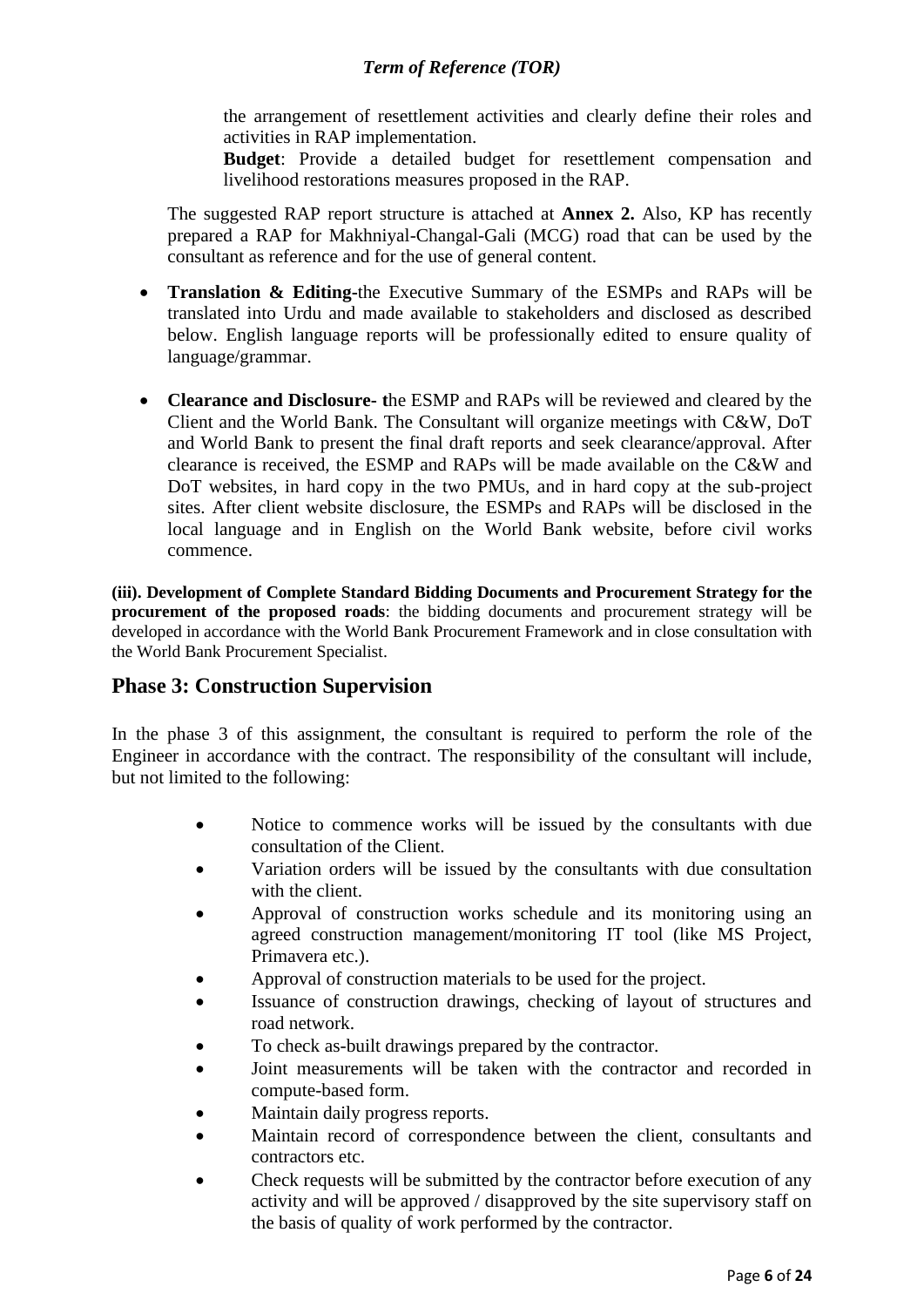- To guide the contractor for maintaining safety measures  $\&$  care of works.
- To direct the contractor to carry out all such work as may be necessary in the opinion of the Engineer to avoid or to reduce the risk in case of an emergency affecting the safety of life or of the works or of adjoining property and advise the client thereof as soon thereafter as is reasonably practicable.
- Arrange progress review meetings with the client and contractors.
- Examine and attend the measurement of any work which is about to be covered or put out of view before permanent work is placed Theron and to examine and attend the measurement of the completed works in the prescribed form.
- Performance of all the duties of the Engineer as specified in the construction contract.
- Issuance of necessary notices to the contractor during construction period.
- Inspection of completed works at appropriate intervals during the defect liability period and issuing defects liability certificate.
- Processing of contractor's possible claims of the construction contracts.
- Informing the client about the status of works if the consultants feel that the works will not be completed as per the original works programme due inadequate manpower, equipment, materials or other resources which may indicate that the contractor may be delayed in the completion of any part of the project.
- To monitor environmental issues during the construction period ensured minimum disruption / damage to the environment and local settlements and providing information to the client in the Monthly Progress Reports.
- To issue a variation order which has financial implications except in emergency situation as reasonably determined by the Engineer subject prior approval in writing of the client.
- To approve subletting any part of the works subject to prior approval in writing of the client.
- Recommendation of extension of time subject to prior approval of the client.
- Advise the client in case of arbitration or litigation regarding construction contracts.
- Checking of contractors' Interim Payment Certificates, escalation bills, claims and other statements with respect to arithmetical error and compliance with the contract and if required make corrections thereto.
- To advise the client on all matters relating to the execution of the contract including providing advice on processing of contractor's claims, if any.
- Recommendation of liquidate damages against the contractor or other actions which should be taken against the contractor under the construction contract.
- Inspection of works to check the workmanship and inspect that the work is carried out according to the specifications. Supervise tests performed by the contractor on materials. Approval and disapproval of contractor's work and, if appropriate, his plant and equipment.
- Approval of materials and the conformity of the works to the contract specifications.
- Verification & recommendation of contractors Interim Payment Certificates for payments.
- Certify completion part or all the works and preparation of punch list.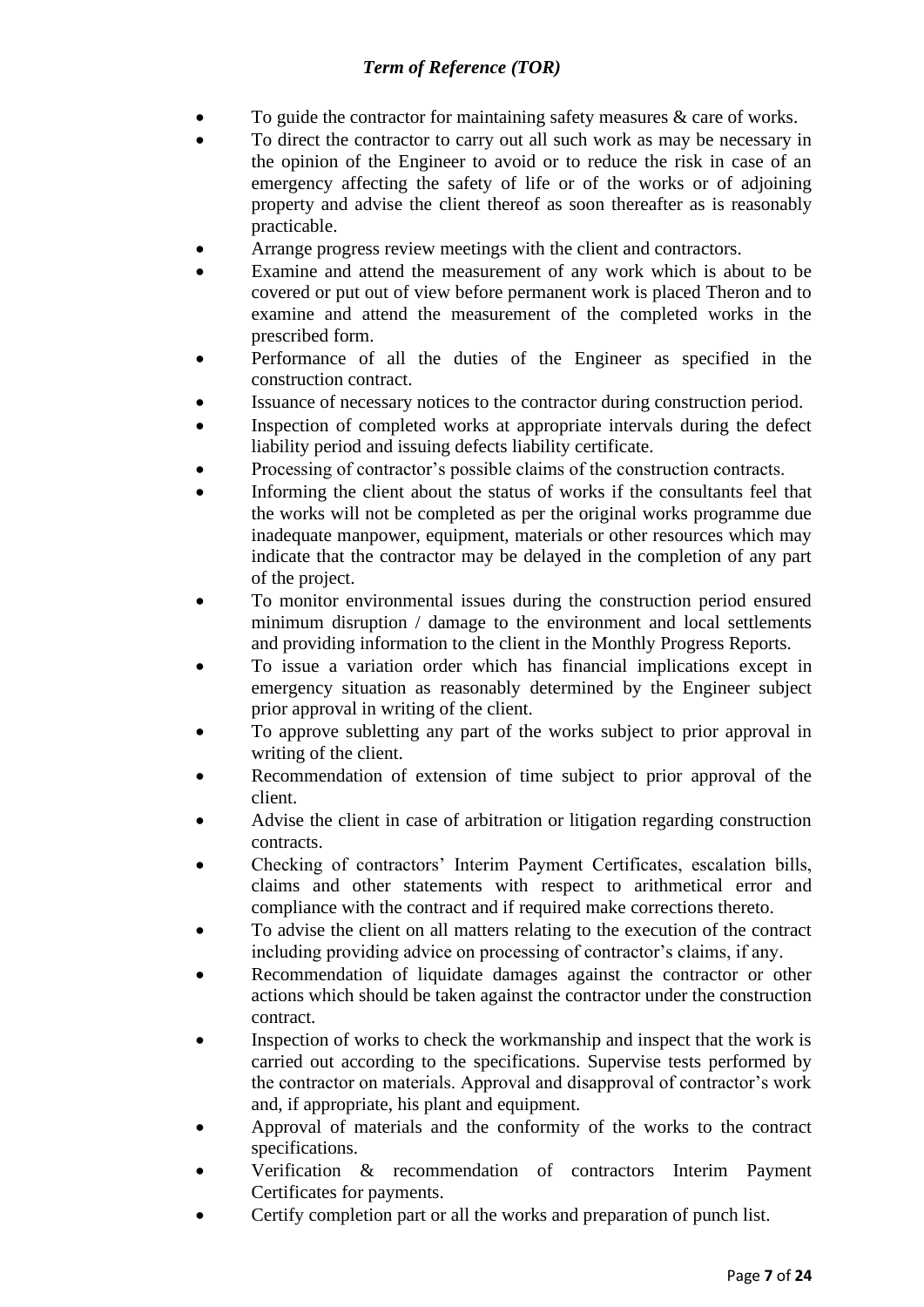- Testing of materials and of completed works and giving instructions for removal of unspecified materials from the site.
- To order, if required, the uncovering of completed work and or the removal and substitution of proper materials and/or work.
- Inspection of works during maintenance period and issuance of maintenance certificate.
- Assistance in taking over / handing over of Project from contractor to the Client.

## • **OVERALL PROJECT MONITORING**

- To support establishment and management of the Project Management Unit (PMU) of C&W.
- To support the Client to carry out the overall project monitoring.
- To conduct socio-economic baseline and monitoring survey on the final selected roads for designing to assess the impacts of the project, in accordance with the project performance management system developed during project processing.
- To establish systems for recording data and statistics for such monitoring.
- To collect required data and undertake other relevant surveys before construction and immediately after completion of construction of each road for monitoring.
- To prepare quarterly progress reports in accordance with the format agreed between the Client and World Bank.
- To prepare monthly progress report.
- To provide the Client with complete records and approve the contractor's As built drawings for the works.
- To prepare completion report for the Project including information on a contract wise basis in a form acceptable to the client and to World Bank and in carrying out Project Benefit Monitoring and Evaluation before and after civil works construction in accordance with the format agreed upon between the Client and the World Bank.

## **E. Deliverables and Timelines:**

**Phase1:** the timeline for the completion of all activities under phase one is maximum 6 months. The consultant shall complete the whole scope of phase 1 assignment within the stipulated timeline and plan the work in logical sequence to allow the Client to plan` the implementation in smooth and timely manner. The key deliverables under phase 1 are:

- 1. Environmental and Social Screening Report;
- 2. A complete technical & economic feasibility report for each road to include at the minimum the following:
	- Origin Destination Survey report;
	- Traffic Count Survey report;
	- Socio-economic and demographic report including the number and location of socio-economic centres such as clinics, schools, touristic destination, archaeological locations;
	- Topographic survey and road alignments;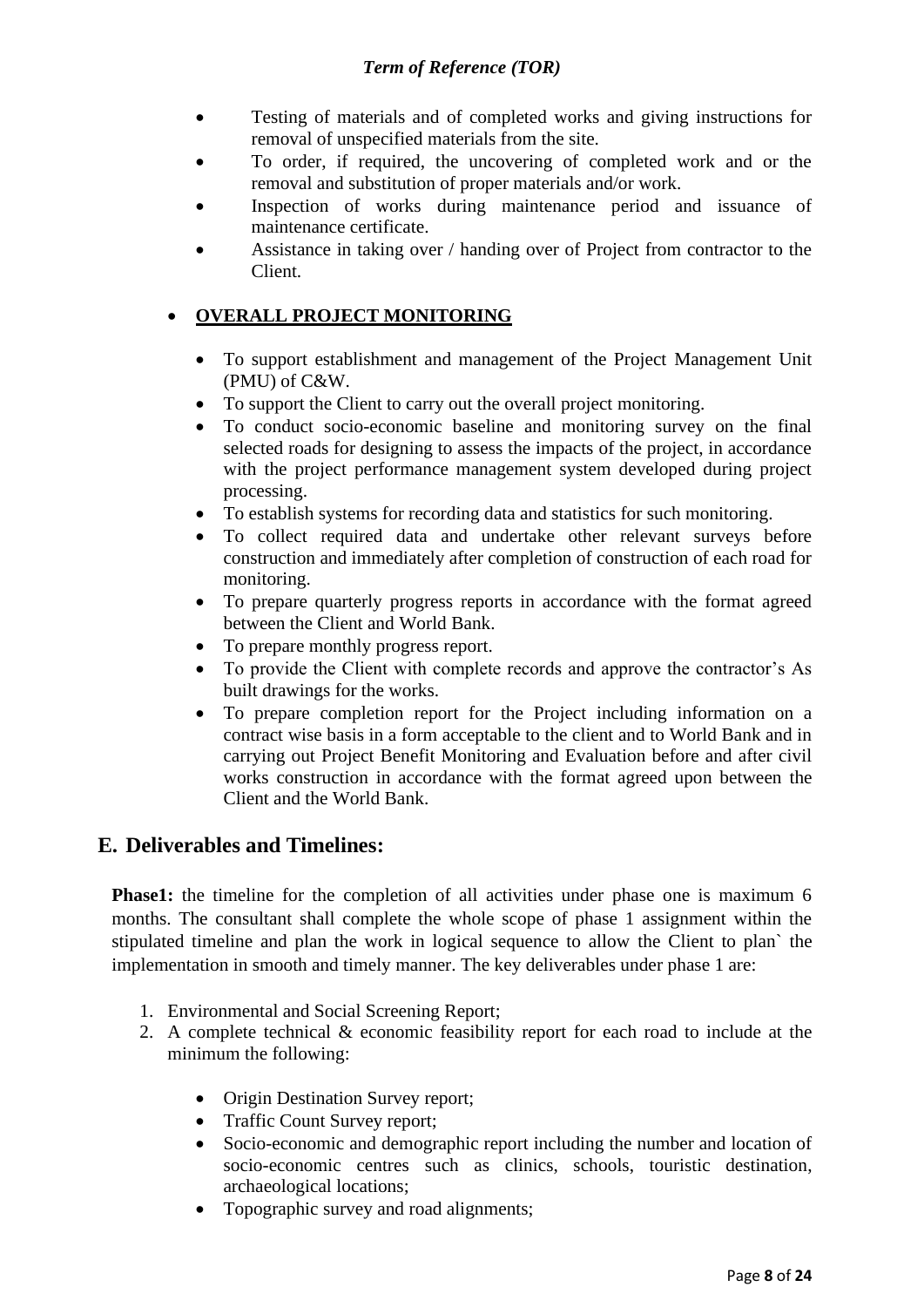- Preliminary geotechnical report;
- Preliminary hydrological report;
- Economic evaluation report to include the economic internal rate of return (EIRR), and NPV
- 3. Preliminary Engineering Design package to include all necessary information including cost estimates for each proposed road;
- 4. Draft PC1 as per the requirements and format of the KP government

**Phase 2:** the timeline for the completion of all activities under phase 2 is maximum 6 months. The key deliverable under this phase are as follow:

- 1. Detailed Engineering Design packages for the feasible roads selected/identified in the phase 1 and for the tourism infrastructure (road side and nearby facilities identified by the client);
- 2. Final ESMPs and RAPs for each designed road and identified facilities, where applicable, as per the requirements and guidelines of the World Bank;
- 3. Final draft of Standard Bidding Documents for each road package and identified infrastructure.

**Phase 3:** the timeline for phase 3 is expected to be 2 years starting from contract award. The consultant under this phase will assume the role of the Engineer on a time-based contract.

The consultant is expected to submit the inception report for each phase within the 15 days of the start of the assignment and present a work plan to lay out the consultant approach and methodologies to complete the assignment under each phase.

## **F. Reporting and Payments to the Consultant:**

The Reporting and Payment would be phased in accordance with the deliverables. The deliverables would be paid on lump-sum basis under Phase 1 & 2 whereas the Phase 3 activities concerning with the supervision of the field construction work would be on monthly basis.

**Phase 1:** The consultant team is expected to submit the following reports for phase 1:

- 1. Inception Report;
- 2. Draft Reports for each deliverable;
- 3. Final Reports for each deliverable;
- 4. Ad-Hoc reports as per the client's request

The contract for the phase 1 will be Lump Sum and payments to the consultant will be linked to deliverables and processed as follow:

| No. | Deliverables |           |     |          |   | Timeline | Payment   |
|-----|--------------|-----------|-----|----------|---|----------|-----------|
|     |              |           |     |          |   |          | Terms     |
|     |              |           |     |          |   |          | (upon     |
|     |              |           |     |          |   |          | approval  |
|     |              |           |     |          |   |          | of        |
|     |              |           |     |          |   |          | deliverab |
|     |              |           |     |          |   |          | by<br>le  |
|     |              |           |     |          |   |          | Project   |
|     |              |           |     |          |   |          | Director) |
|     | Draft        | technical | and | economic | 8 | weeks    | 10%       |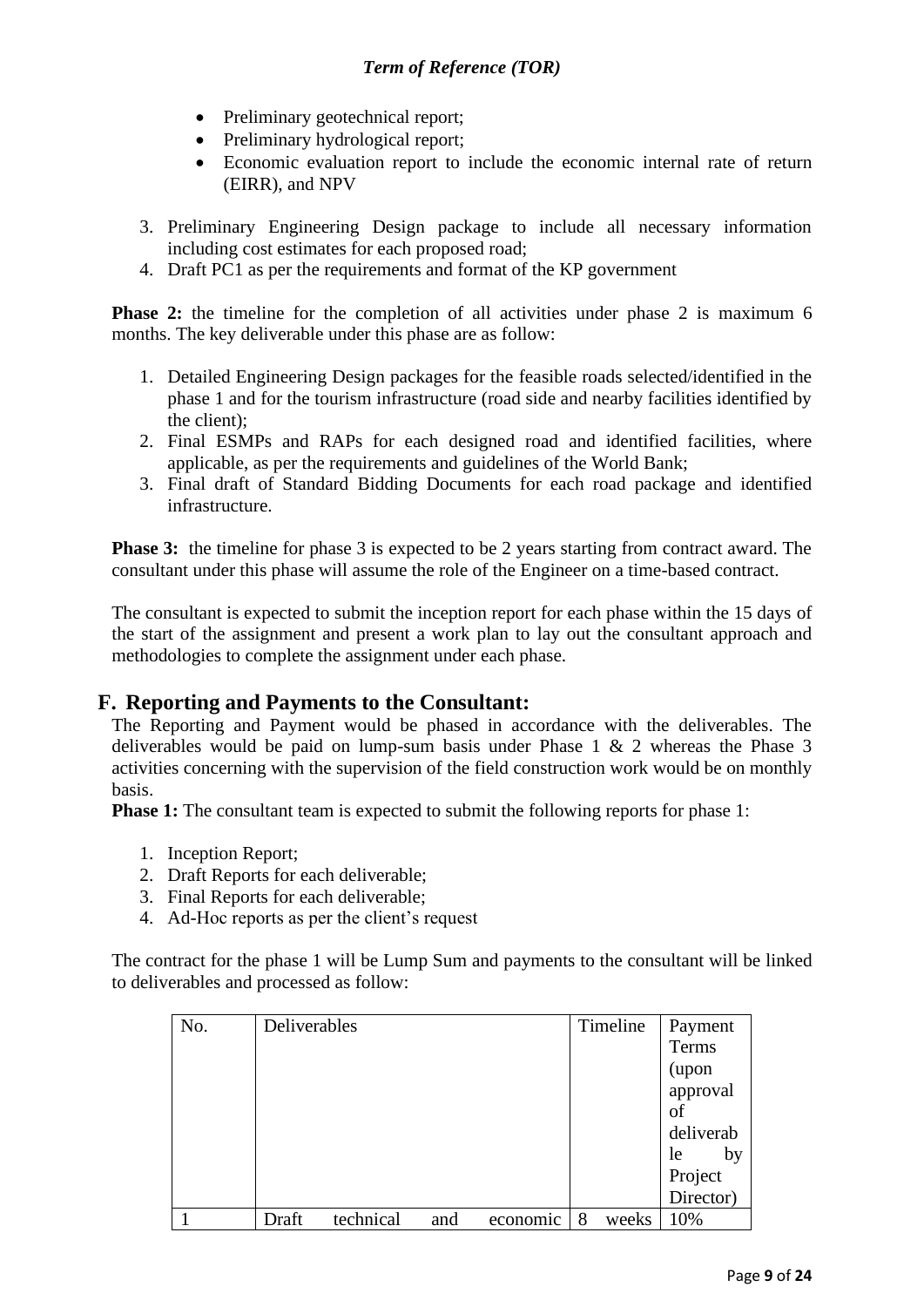## *Term of Reference (TOR)*

|                | feasibility report                       | from       |     |
|----------------|------------------------------------------|------------|-----|
|                |                                          | inception  |     |
| $\overline{2}$ | Environmental<br>Social<br>Draft<br>and  | 8<br>weeks | 5%  |
|                | screening report                         | from       |     |
|                |                                          | inception  |     |
| 3              | Draft preliminary design package         |            | 10% |
| $\overline{4}$ | Draft PC1 as per the requirement of KP   | 10 weeks   | 10% |
|                | government                               | from       |     |
|                |                                          | inception  |     |
| 5              | Final technical and economic feasibility | 20 week    | 15% |
|                | report                                   | from       |     |
|                |                                          | inception  |     |
| 6              | Environmental<br>Social<br>Final<br>and  | 20 weeks   | 5%  |
|                | screening report                         | from       |     |
|                |                                          | inception  |     |
| 7              | Final preliminary design package         | 20 weeks   | 20  |
|                |                                          | from       |     |
|                |                                          | inception  |     |
| 8              | Final PC1 package                        | 20 weeks   | 20% |
|                |                                          | from       |     |
|                |                                          | inception  |     |

**Phase 2:** The consultant team is expected to submit the following reports for phase 1:

- 5. Inception Report;
- 6. Draft Reports for each deliverable;
- 7. Final Reports for each deliverable;
- 8. Ad-Hoc reports as per the client's request

The contract for the phase 2 will be Lump Sum and payments to the consultant will be linked to deliverables and processed as follow:

| No.            | Deliverables                               | Payments | Timeline         |
|----------------|--------------------------------------------|----------|------------------|
| $\mathbf{1}$   | Draft 30% detailed design package after    | 10%      | 8<br>weeks from  |
|                | approval by the Client                     |          | inception report |
| 2              | Draft ESMPs and RAPs upon submission       | 10%      | 8<br>weeks from  |
|                | with adequate quality                      |          | inception report |
| 3              | Draft standard bidding documents upon      | 5%       | 10 weeks after   |
|                | submission with adequate quality           |          | the inception    |
|                |                                            |          | report           |
| $\overline{4}$ | Draft 60% detailed design package after    | 10%      | 10 weeks from    |
|                | approval by the Client                     |          | inception        |
| 5              | Final 100 % detailed design package after  | 40%      | 20 week from     |
|                | the approval by the Client                 |          | inception report |
| 6              | Final ESMPs and RAPs after the approval by | 20%      | 20 weeks from    |
|                | the Client and the World Bank              |          | inception report |
| 7              | Final standard bidding documents after     | 5%       | 20 weeks from    |
|                | approval by the Client and World Bank      |          | inception report |

**Phase 3:** The contract for phase 3 would be time-based and payment will be made on monthly basis. Following reporting requirements are expected from the consultant: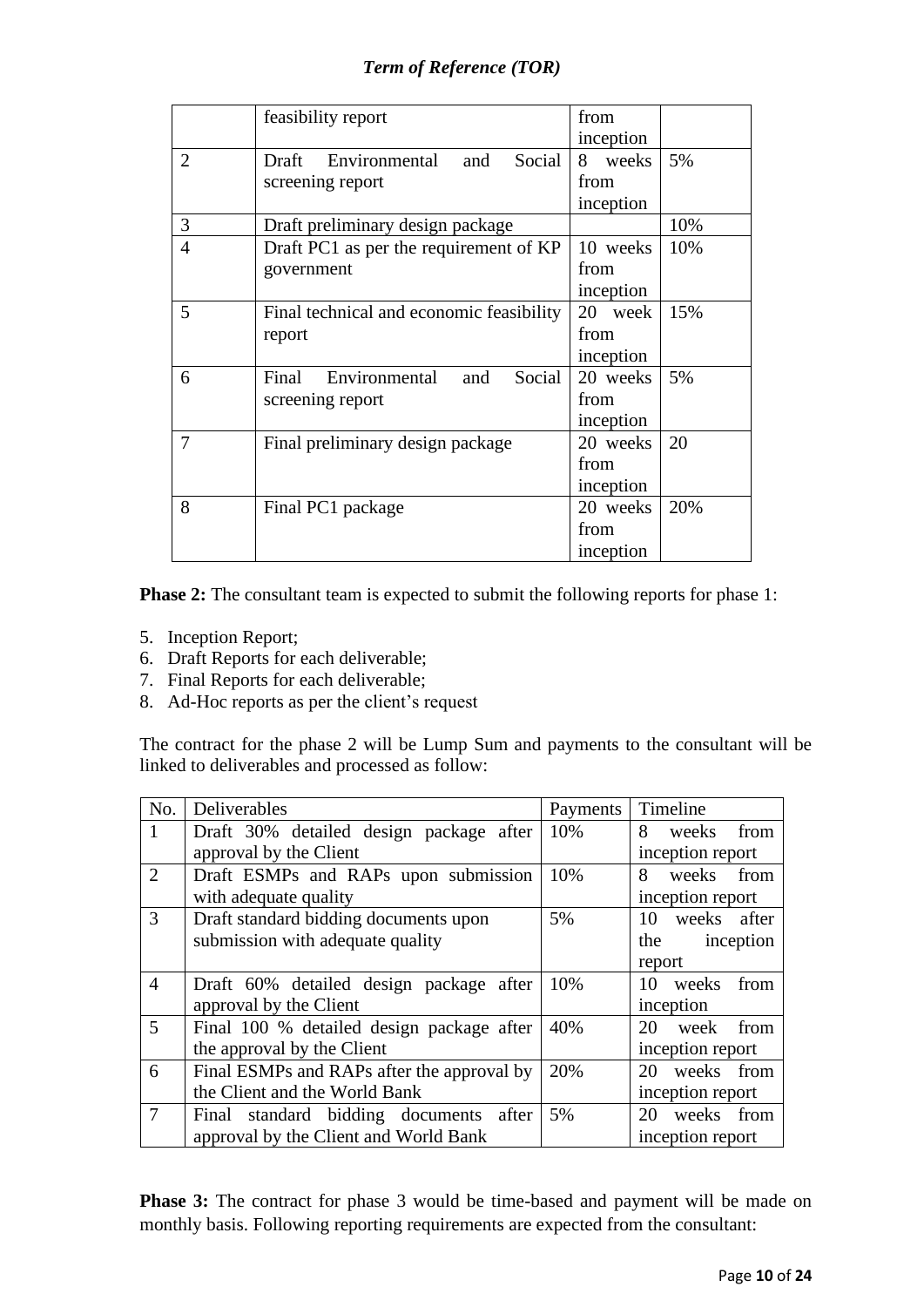- 1. Monthly Progress Reports
- 2. Quarterly Progress Report
- 3. Annual Progress Report

## **G. Focal Person/Institutional Setup**

The consultant will report to the Project Director Khyber Pakhtunkhwa Integrated Tourism Development Project (KITE), PMU / C & W Department or any other staff that he designates. All work must be approved by him or his designated representative. The consultant should raise all the necessary support and facilities that needs to be provided by the Client during the presentation of their inception report.

## **H. Expected Personnel to be Mobilized by the Consultant**

Phase 1 and 2: The proposed or expected specialized personnel and expertise that are deemed necessary to perform the assignment in phase 1 and phase 2 are listed below. It is up to the consultant to propose the right size of specialization, unit rates and man-month inputs as part of their proposals.

| Sr.<br>No.     | <b>Name</b>             | <b>Position</b>                |  |  |  |  |  |
|----------------|-------------------------|--------------------------------|--|--|--|--|--|
|                | For Phase 1 and Phase 2 |                                |  |  |  |  |  |
| $\mathbf{1}$   |                         | <b>Team Leader</b>             |  |  |  |  |  |
| $\overline{2}$ |                         | Highway Design Engineer        |  |  |  |  |  |
| 3              |                         | Geometric Design Engineer      |  |  |  |  |  |
| $\overline{4}$ |                         | <b>Transportation Planner</b>  |  |  |  |  |  |
| 5              |                         | <b>Traffic Engineer</b>        |  |  |  |  |  |
| 6              |                         | Geo Technical Engineer         |  |  |  |  |  |
| 7              |                         | <b>Bridge Design Engineer</b>  |  |  |  |  |  |
| 8              |                         | <b>Structure Engineer</b>      |  |  |  |  |  |
| 9              |                         | Resettlement/Social Specialist |  |  |  |  |  |
| 10             |                         | Road Safety Specialist         |  |  |  |  |  |
| 12             |                         | Hydrologist                    |  |  |  |  |  |

# **CONSULTANT PERSONNEL**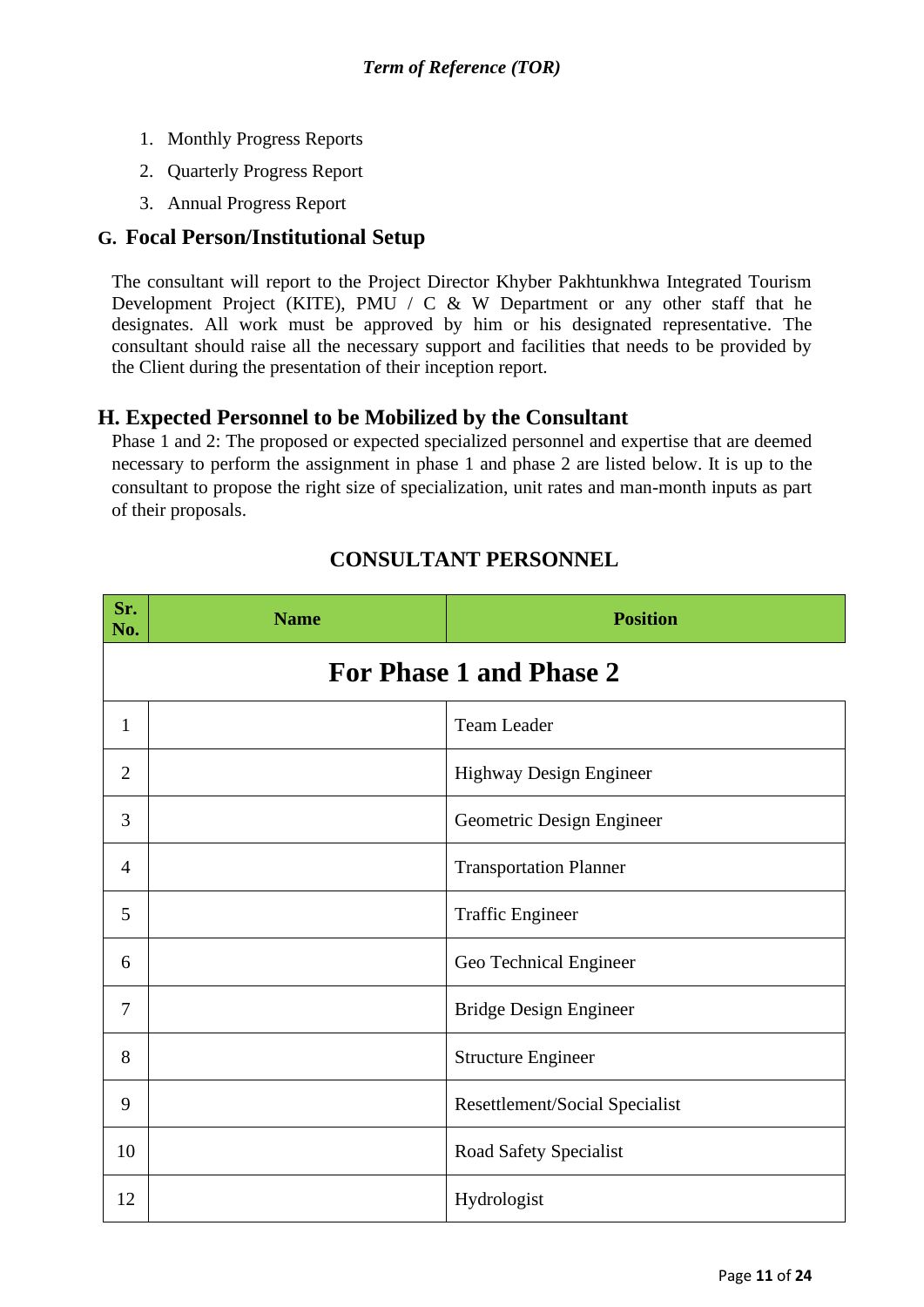| 13 | <b>Survey Engineer</b>        |
|----|-------------------------------|
| 14 | Senior Environmental Engineer |
| 15 | Senior Architect              |
| 16 | Gender Specialist             |
| 17 | <b>Field Assistant</b>        |
| 18 | Data Analyst/Enumerator       |

|                | <b>Phase 3: Construction Supervision</b>  |
|----------------|-------------------------------------------|
| $\mathbf{1}$   | Team Leader/CRE                           |
| $\overline{2}$ | <b>Resident Engineers</b>                 |
| 3              | <b>Assistant Resident Engineers</b>       |
| 4              | <b>Material Engineer</b>                  |
| 5              | Road Safety Engineers                     |
| 6              | <b>Resettlement Expert /Social Expert</b> |
| 7              | Gender Specialist                         |
| 8              | <b>Contract Engineer</b>                  |
| 9              | <b>Environmental Engineer</b>             |
| 10             | Geo Technical Engineer                    |
| 11             | Site Inspectors                           |
| 12             | <b>Quantity Surveyors</b>                 |
| 13             | Senior Lab Technicians                    |
| 14             | Surveyors                                 |
| 15             | <b>Other Supporting Staff</b>             |

The Client expects that for all specialist positions, the consultant's personnel must have at least master's degree in their respective field and for all support staff/junior specialist the consultant's proposed personnel must have at least bachelor's degree from credible universities in Pakistan or overseas.

# **I. Procurement Method and Timeline**

 $\overline{a}$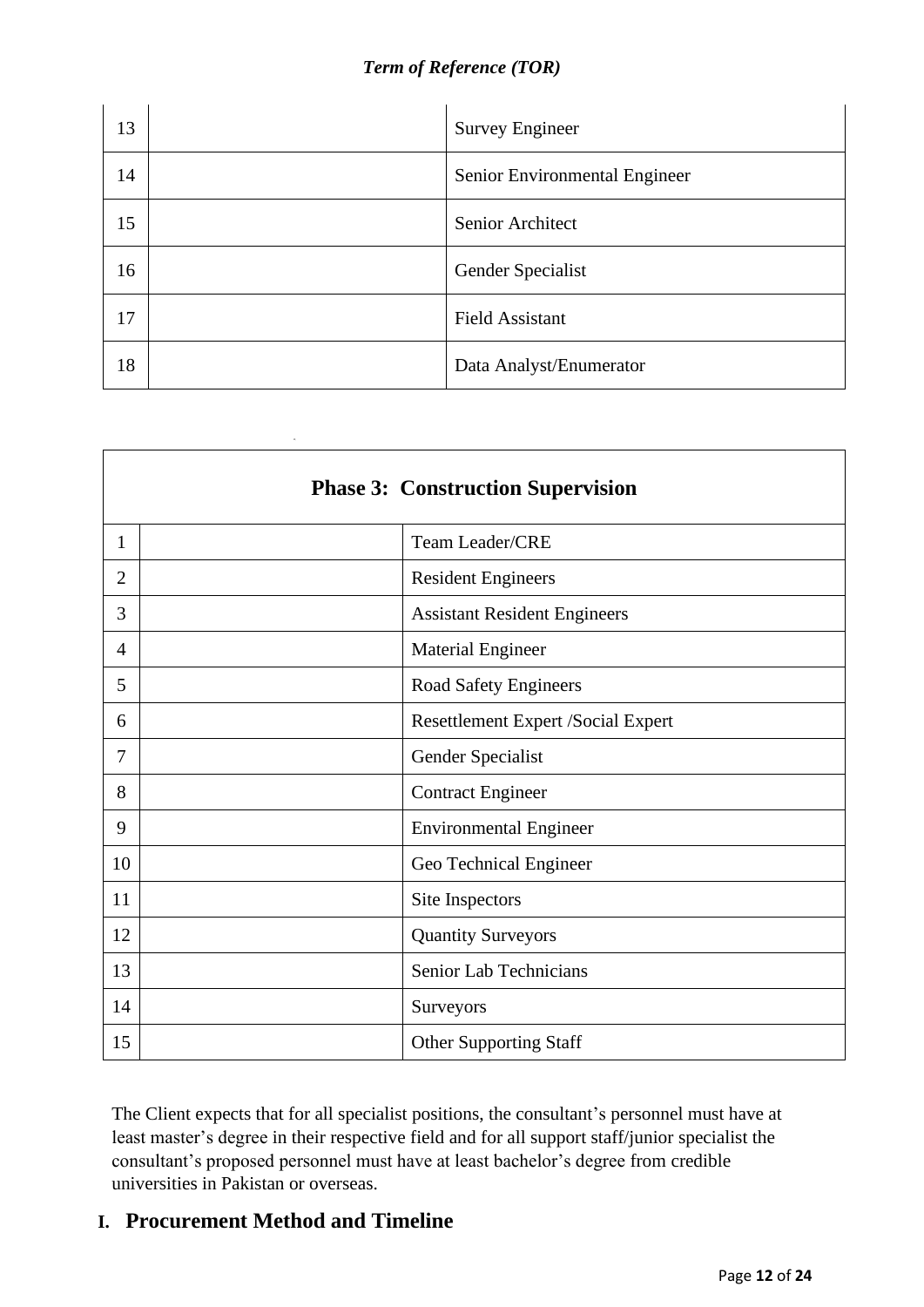This consultancy will be procured based on Quality and Cost Based Selection (QCBS) method of World Bank procurement Regulations. The request for expression of interest (REOI) is scheduled to be launched during November 2019. Further details will be provided in the REOI. The final RFP (request for proposal) will be issued to the shortlisted firms only which will be non-transferable.

## **J. Collaboration and Coordination**

The consultant is expected to coordinate with all relevant stakeholders in a professional manner. Also, the consultant is expected to work in collaboration with other consultant/contractors mobilized or will be mobilized under the project. This is specifically important when it comes to the collaboration needed with consultant for feasibility study of Integrated Tourism Zones ITZs) and Destination Investment and Management Plans (DIMPs) since the scope of these three consultancies are very relevant and in some extend there is potential overlap that needs to be aligned by the consultants.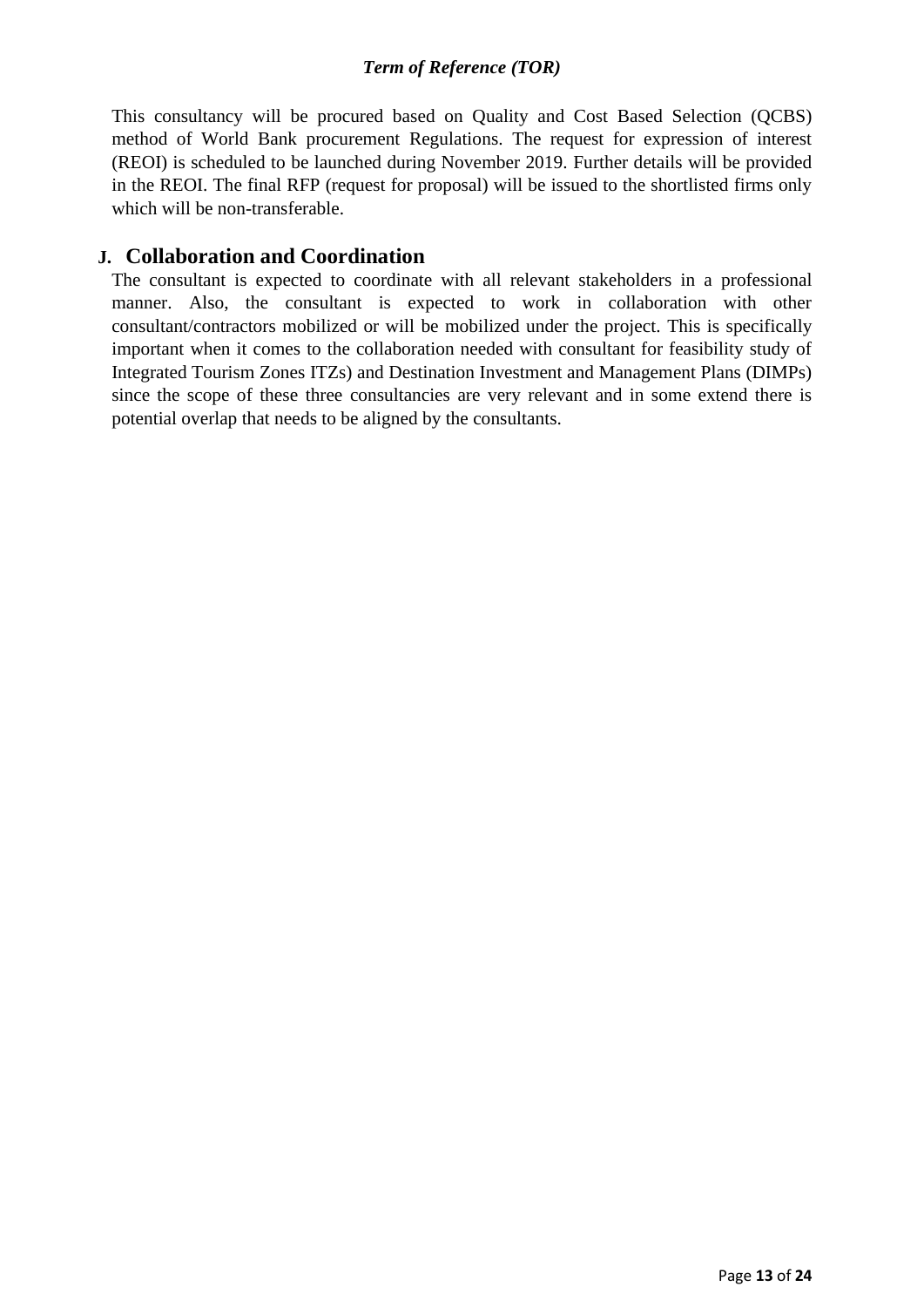### **Annex 1**

#### **Indicative structure of the ESMP report are as follows:**

Executive Summary (two languages English and Urdu translation)

Concisely discusses significant findings and recommended actions, summary of consolations, budget etc.

- 1. Introduction
	- 1.1 Overview
	- 1.2 Background of the project
	- 1.3 Objective of ESMP
	- 1.4 Approach to work
	- 1.5 Area/Corridor of Impact
	- 1.6 Composition study team
- 2. Legal and administrative framework

2.1 GoP/GoKP requirements (legislation; guidelines and rules; policies; international treaties signed by Pakistan; national and provincial authorities; environmental procedures), their applicability, and compliance status for the Project.

2.2 World Bank requirements (Operational Policies and safeguard requirements; and WBG Environmental, Health and safety guidelines, Environmental Code of Practices- World Bank; World Bank Guidance on Managing the Risks of Adverse Impacts on Communities from Temporary Project Induced Labor Influx) and their triggering and compliance status for the Project. Website for guidance note on Labor influx**:** 

*[http://pubdocs.worldbank.org/en/497851495202591233/Managing-Risk-of-](http://pubdocs.worldbank.org/en/497851495202591233/Managing-Risk-of-Adverse-impact-from-project-labor-influx.pdf)[Adverse-impact-from-project-labor-influx.pdf](http://pubdocs.worldbank.org/en/497851495202591233/Managing-Risk-of-Adverse-impact-from-project-labor-influx.pdf)*

- 3. Project description
	- 3.1 Need and purpose of project
	- 3.2 Project location
	- 3.3 Salient features

3.4 Description of project and its components (pavement, permanent facilities; temporary facilities -location, size, type, etc.; others)

3.5 Scope of the construction activities

3.6 Construction machinery, materials and other supplies (including estimated numbers/quantities)

3.7 Waste generation and disposal (including estimated quantities)

3.8 Manpower requirements

3.8 Operation and maintenance (supplies; waste generation and management; manpower requirements; others).

4. Baseline description/analysis

4.1 Study area

4.2 Physical environment (physiography; climate; geology and seismology; soils; hydrology; groundwater; patterns of natural drainage, flooding; sedimentation; water quality; air quality; noise; others).

4.3 Biological environment (flora including natural vegetation; fauna including mammals, birds including migratory birds, reptiles, amphibians, fish and red listed species; biodiversity; protected and non-protected areas including hunting,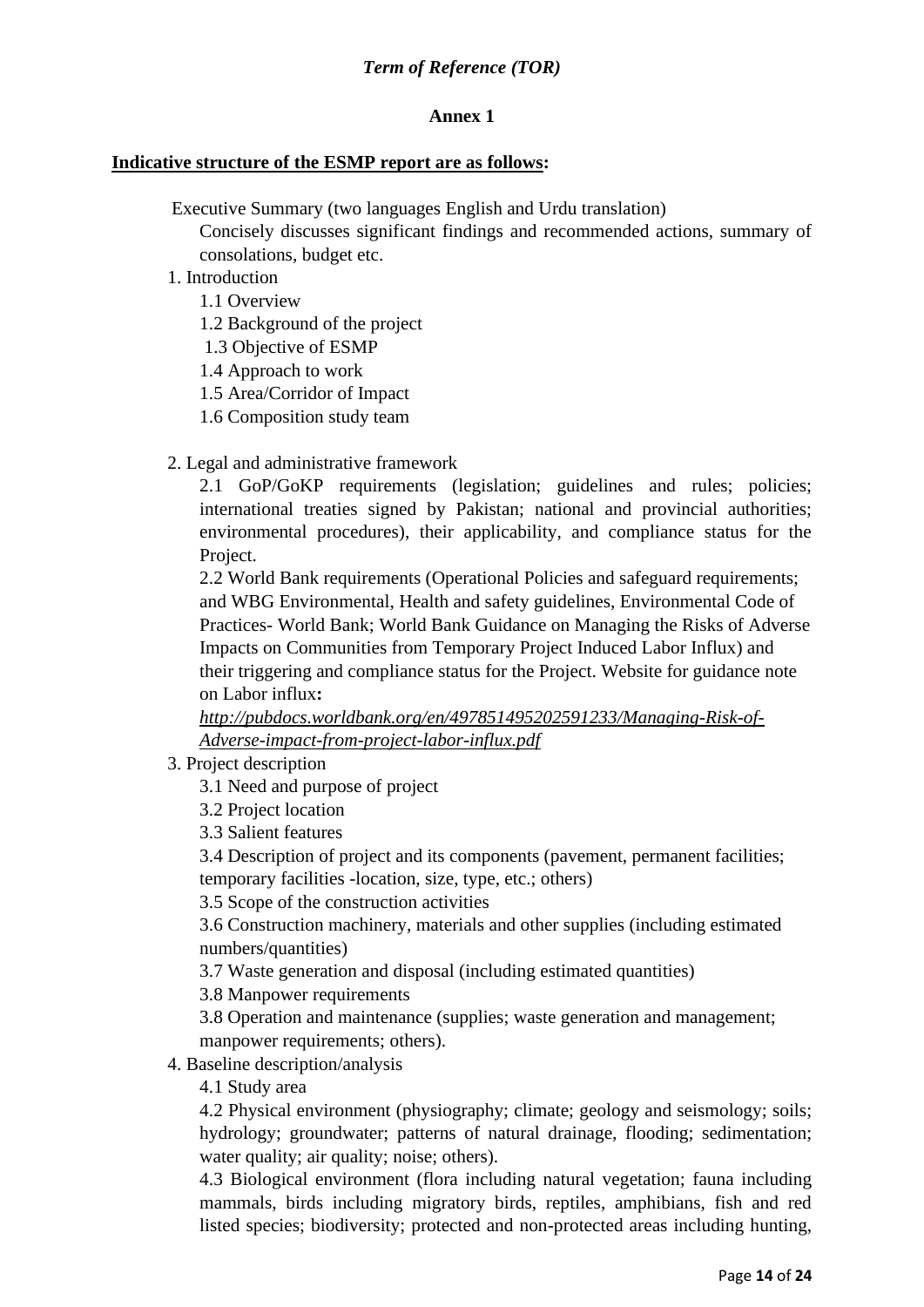poaching, illegal fishing; wetlands; and fisheries) Specifically the wildlife movement and crossing areas, forested habitat.

4.4 Social and economic environment (population and demography; land use and natural resources including agriculture, livestock, grazing, and forestry; other economic activities e.g. quarrying, tourism, fishing, trade, services; social infrastructure and services including education, health, communications; access and security; community organizations; vulnerable groups and poverty situation; gender aspects/impacts on women & girls; recreation areas/potential).

4.5 Cultural aspects (cultural heritage; archaeology; and other objects of special interest, e.g. graveyards, monuments).

- 5. Project alternatives
	- 5.1 Without project alternative
	- 5.4 Construction Camp
	- 5.5 Material Sourcing
	- 5.6 Other temporary and permanent facilities
- 6. Other relevant issues
	- 6.1 Risk of earthquakes
	- 6.2 Risk of flooding
	- 6.3 Climate change
- 7. Public Consultation and Information Disclosure
	- 7.1 Scoping sessions
	- 7.2 Focused group discussions
	- 7.3 Public consultations
	- 7.4 Information disclosure
- 8. Environmental and Social Management Plan

Potential environmental impacts and their mitigations

o 8.1 *Impact assessment*, prediction, and characterization method.

8.2 *Impacts and their mitigations during construction phase* (including but not limited to natural habitats, creation of barriers to movement in habitats; disposal areas; air quality; water quality (surface and groundwater); vehicular traffic; noise levels for residential areas and wildlife; soil erosion and slope stability; safety hazards; public health; cultural heritage; occupational hazards; waste disposal; damage to infrastructure; and others).

8.3 *Impacts and their mitigations during operational phase* (including changes in local climate, presence of suspended particles, smoke, noise and light pollution, reconfigured landforms and alteration of natural pattern of drainage, changes in original topography and stability of terrain, soil/surface water/groundwater contamination due to accidents and spills).

8.4 *Impacts and their mitigations during decommissioning phase*.

8.5 Listing all the impacts, their mitigation measures, assigning responsibility of implementing these measures, and also assigning responsibility for monitoring See Annex 3 ,Table A.

9. Potential social impacts and their mitigations

9.1 Land acquisition, resettlement and compensation

9.2 *Impacts and their mitigations during construction phase* (land requirement for temporary and permanent facilities; noise; increased traffic: pressure on local infrastructure and services; influx of labor; employment opportunities; social and cultural issues; privacy of local population; gender issues; others).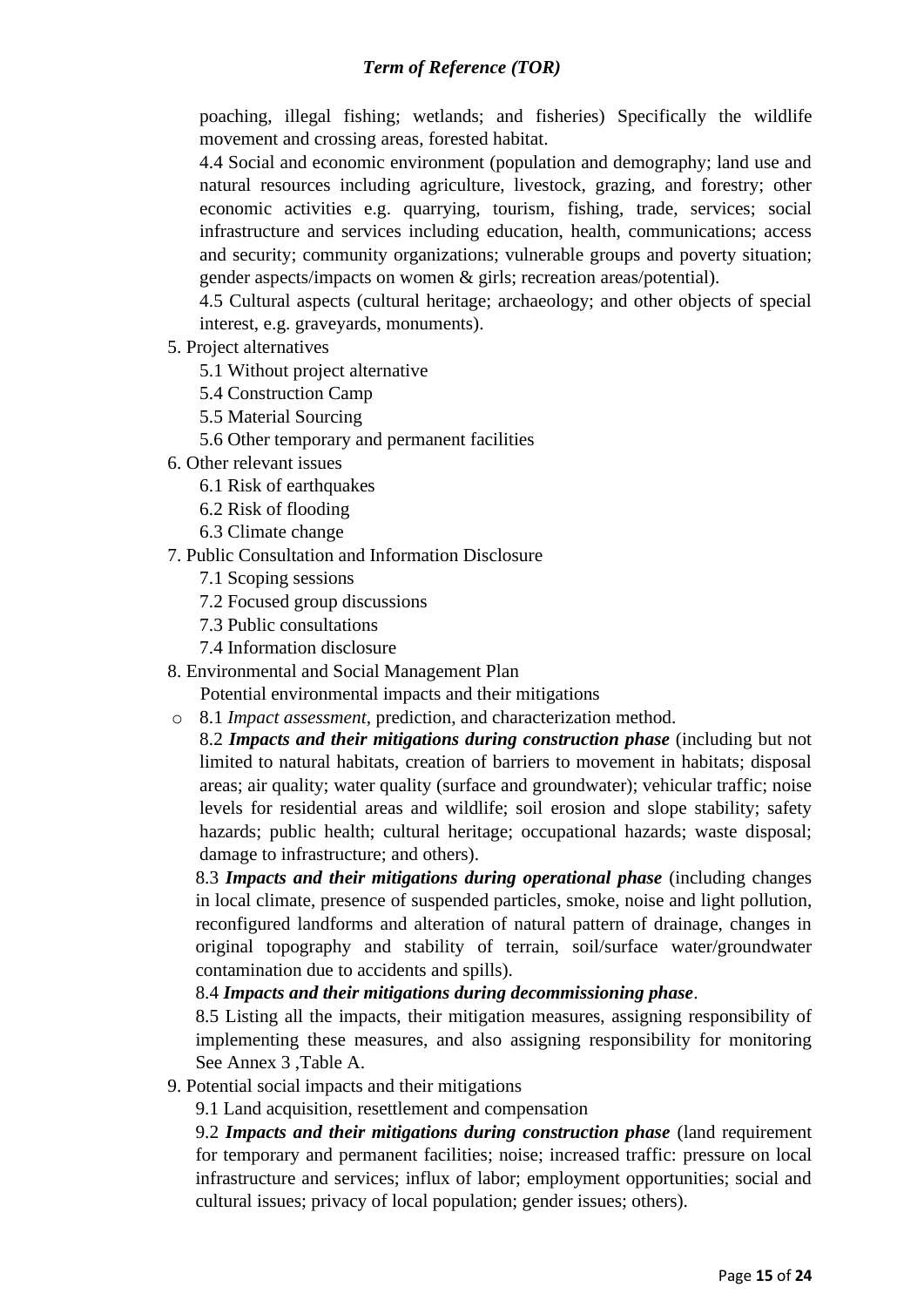9.4 *Impacts and their mitigations during operational phase* (including but not limited to employment opportunities; additional pressure on local resources and services; damage to infrastructure; and others).

10*. The above environmental and social Monitoring plan*, describing the monitoring requirements, frequency, and responsibility of conducting the monitoring. See Annex 3, Table B.

11. *Training plan*, describing the training requirements, contents, frequency, training recipients, and responsibility of conducting these trainings. See Annex 3,Table C.

12*. Documentation and reporting*, describing the requirement, frequency, and responsibility of documentation and reporting.

13. *ESMP implementation budget*, providing the cost estimate of its implementation.

#### 14. REFERENCES

**ANNEXES** 

- Flora red list

- Mammals, reptiles red list

- Fishes red list

- Documentation on Public consultations etc.

-Any other related reports

-Photographs

o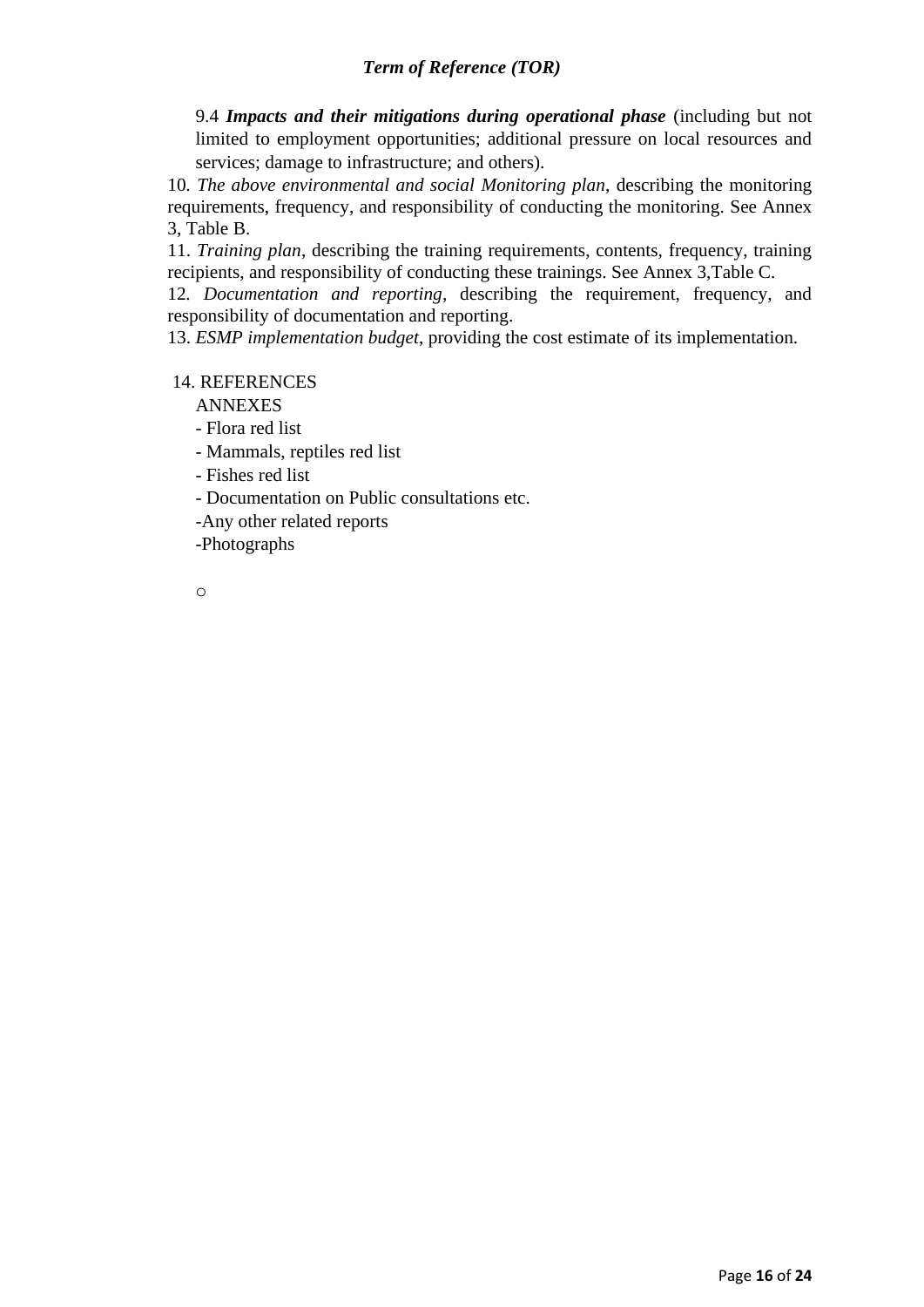## **Annex 2**

### **Indicative Structure of Resettlement Action Plan**

A resettlement plan is required for all projects with involuntary resettlement impacts. Its level of detail and comprehensiveness is commensurate with the significance of potential involuntary resettlement impacts and risks. The substantive aspects of the outline will guide the preparation of the resettlement plans, although not necessarily in the order shown.

#### **1. Executive Summary**

This section provides a concise statement of project scope, key survey findings, entitlements and recommended actions.

## **2. Project Description**

This section provides a general description of the project, discusses project components that result in land acquisition, involuntary resettlement, or both and identify the project area. It also describes the alternatives considered to avoid or minimize resettlement. Include a table with quantified data and provide a rationale for the final decision.

#### **3. Information Disclosure, Consultation, and Participation**

This section:

- i). identifies project stakeholders, especially primary stakeholders;
- ii). describes the consultation and participation mechanisms to be used during the different stages of the project cycle;
- iii). describes the activities undertaken to disseminate project and resettlement information during project design and preparation for engaging stakeholders;
- iv). summarizes the results of consultations with affected persons (including host communities), and discusses how concerns raised and recommendations made were addressed in the resettlement plan;
- v). confirms disclosure of the draft resettlement plan to affected persons and includes arrangements to disclose any subsequent plans; and
- vi). describes the planned information disclosure measures (including the type of information to be disseminated and the method of dissemination) and the process for consultation with affected persons during project implementation.

#### **4. Socioeconomic Baseline and Profile of Sub-project Area**

This section outlines the results of the baseline survey, the census survey, and other studies, with information and/or data disaggregated by gender, vulnerability, and other social groupings, including:

- i). define, identify, and enumerate the people and communities to be affected;
- ii). describe the likely impacts of land and asset acquisition on the people and communities affected taking social, cultural, and economic parameters into account;
- iii). discuss the project's impacts on the poor, indigenous and/or ethnic minorities, and other vulnerable groups; and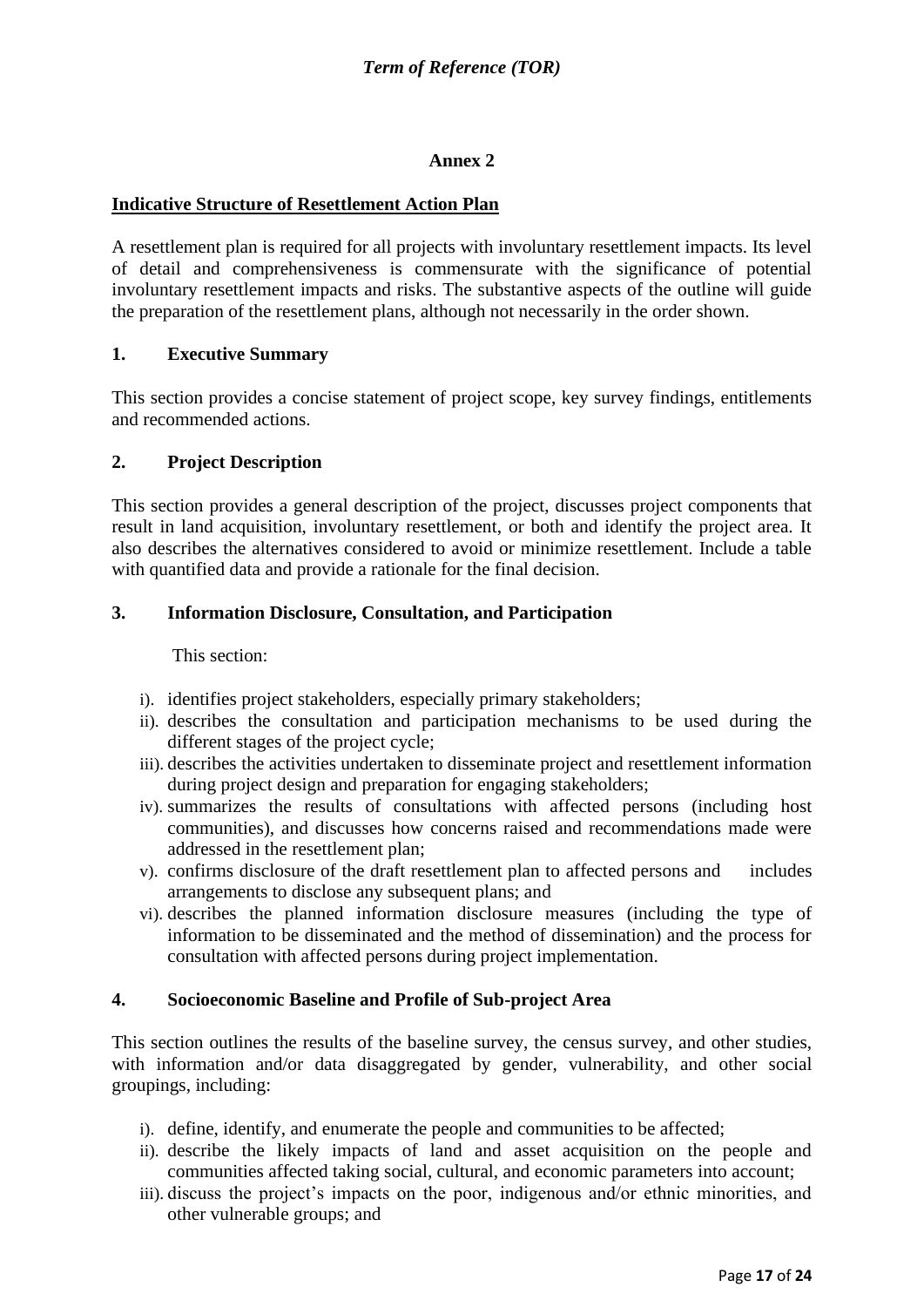iv). identify gender and resettlement impacts, and the socioeconomic situation, impacts, needs, and priorities of women.

### **5. Grievance Redress Mechanism**

This section describes mechanisms to receive and facilitate the resolution of affected persons' concerns and grievances. It explains how the procedures are accessible to affected persons and are gender sensitive. It will identify the institutional responsibility and procedures for grievance redress, and arrangements for monitoring of RAP implementation. Moreover, it will provide a framework of an easily accessible, robust, and multi-tiered grievance redress mechanism.

#### **6. Legal Framework**

This section:

- i). describes national and local laws and regulations that apply to the project and identify gaps between local laws and World Bank's policy requirements; and discuss how any gaps will be addressed.
- ii). describes the legal and policy commitments from the executing agency for all types of displaced persons;
- iii). outlines the principles and methodologies used for determining valuations and compensation rates at replacement cost for assets, incomes, and livelihoods; and set out the compensation and assistance eligibility criteria and how and when compensation and assistance will be provided.
- iv). describes the land acquisition process and prepare a schedule for meeting key procedural requirements.

#### **7. Entitlements, Assistance and Benefits**

This section:

- i). defines displaced persons' entitlements and eligibility, and describes all resettlement assistance measures (includes an entitlement matrix);
- ii). specifies all assistance to vulnerable groups, including women, and other special groups; and.
- iii). outlines opportunities for affected persons to derive appropriate development benefits from the project.

#### **8. Impact of the Sub-Project and Proposed Mitigation Measures**

This section:

- i). discusses the project's potential impacts, and includes maps of the areas or zone of impact of project components or activities;
- ii). describes the scope of land acquisition (provide maps) and explains why it is necessary for the main investment project;
- iii). summarizes the key effects in terms of assets acquired and displaced persons;
- iv). project impact on gender and vulnerable groups
- v). provides details of any common property resources that will be acquired.
- vi). proposed mitigation measures to minimize the impacts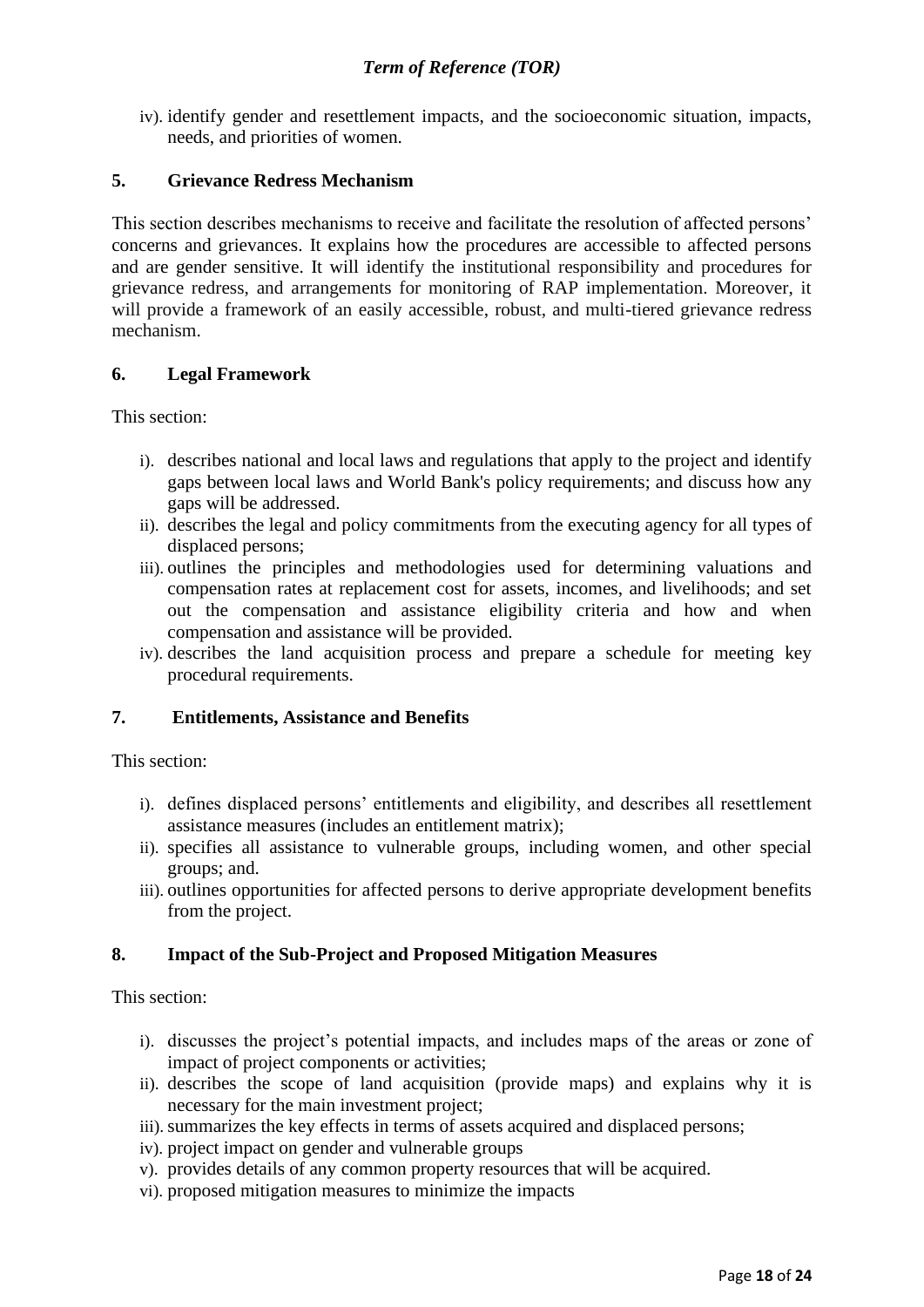#### **9. Relocation of Housing and Settlements**

If the Project necessitates relocation of housing or settlements, this section:

- i). describes options for relocating housing and other structures, including replacement housing, replacement cash compensation, and/or self-selection (ensure that gender concerns and support to vulnerable groups are identified);
- ii). describes alternative relocation sites considered; community consultations conducted; and justification for selected sites, including details about location, environmental assessment of sites, and development needs;
- iii). provides timetables for site preparation and transfer;
- iv). describes the legal arrangements to regularize tenure and transfer titles to resettled persons;
- v). outlines measures to assist displaced persons with their transfer and establishment at new sites;
- vi). describes plans to provide civic infrastructure; and
- vii). explains how integration with host populations will be carried out.

#### **10. Income Restoration and Rehabilitation**

This section:

- i). identifies livelihood risks and prepare disaggregated tables based on demographic data and livelihood sources;
- ii). describes income restoration programs, including multiple options for restoring all types of livelihoods (examples include project benefit sharing, revenue sharing arrangements, joint stock for equity contributions such as land, discuss sustainability and safety nets);
- iii). outlines measures to provide social safety net through social insurance and/or project special funds;
- iv). describes special measures to support vulnerable groups;
- v). explains gender considerations; and
- vi). describes training programs.

#### **11. Resettlement Budget and Financing Plan**

This section:

- i). provides an itemized budget for all resettlement activities, including for the resettlement unit, staff training, monitoring and evaluation, and preparation of resettlement plans during loan implementation.
- ii). describes the flow of funds (the annual resettlement budget should show the budgetscheduled expenditure for key items).
- iii). includes a justification for all assumptions made in calculating compensation rates and other cost estimates (taking into account both physical and cost contingencies), plus replacement costs.
- iv). includes information about the source of funding for the resettlement plan budget.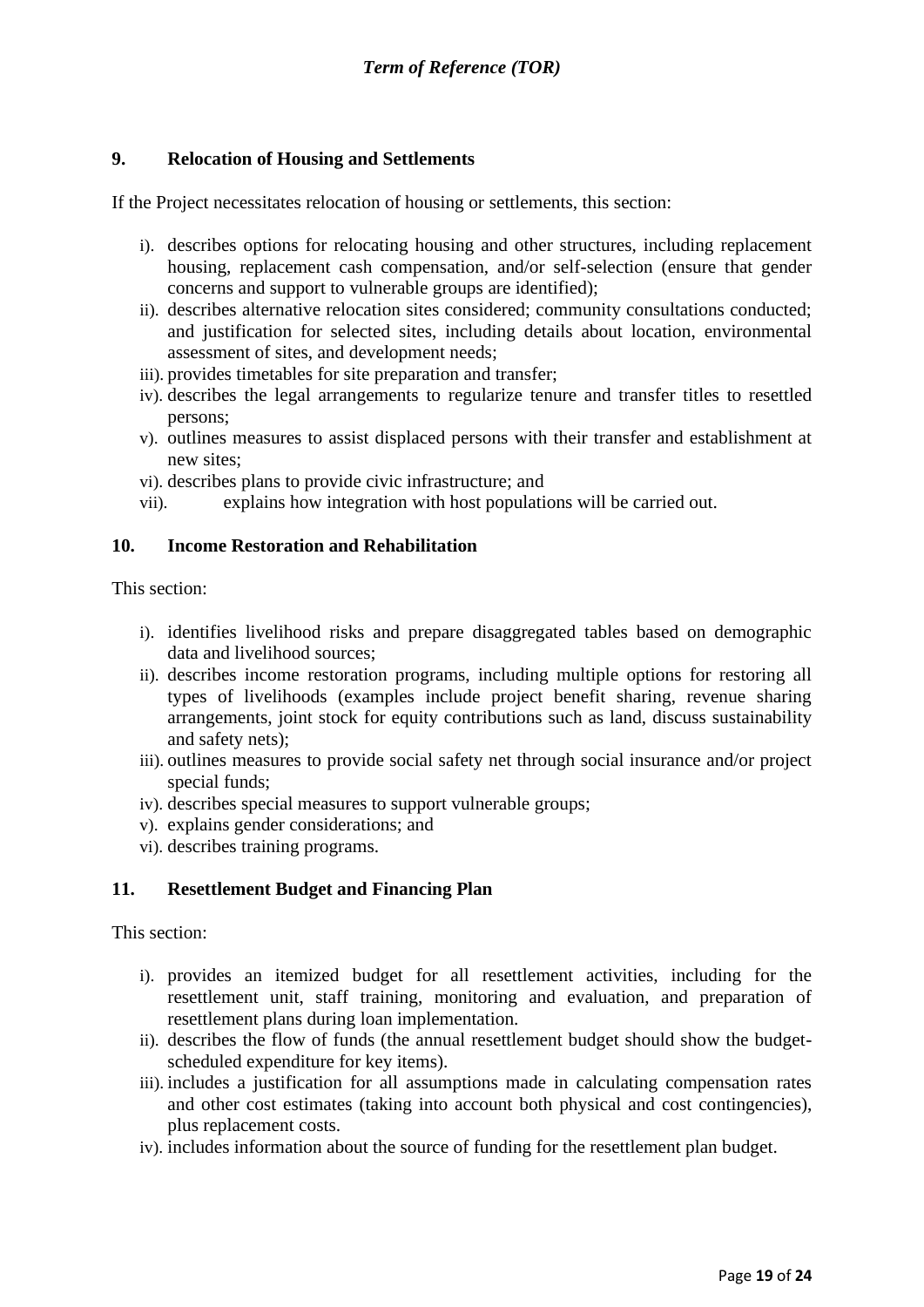### **12. Institutional Arrangements**

This section:

- i). describes institutional arrangement responsibilities and mechanisms for carrying out the measures of the resettlement plan;
- ii). assesses the institutional capacity of the implementing agency and other relevant parties, includes institutional capacity building program, including technical assistance, if required; describes role of NGOs, if involved, and organizations of affected persons (including women) in resettlement planning and management;

## **13. Implementation Schedule**

This section includes a detailed, time bound, implementation schedule for all key resettlement and rehabilitation activities. The implementation schedule should cover all aspects of resettlement activities synchronized with the project schedule of civil works construction and provide land acquisition process and timeline.

## **14. Monitoring and Reporting**

This section describes the mechanisms and benchmarks appropriate to the project for monitoring and evaluating the implementation of the resettlement plan. It specifies arrangements for participation of affected persons in the monitoring process. This section will also describe reporting procedures.

#### **Annex 3**

**Table A-** Mitigation plan will be presented in the following tabular form in the ESMPs.

| <b>Project Activity</b> | <b>Potential</b>     | <b>Proposed</b>   | <b>Institutional</b>    | Cost             | <b>Comments</b> |
|-------------------------|----------------------|-------------------|-------------------------|------------------|-----------------|
|                         | <b>Environmental</b> | <b>Mitigation</b> | <b>Responsibilities</b> | <b>Estimates</b> | (e.g.           |
|                         | <b>Impacts</b>       | <b>Measures</b>   | (Implementation)        |                  | secondary       |
|                         |                      |                   | <b>AND</b>              |                  | impacts)        |
|                         |                      |                   | Supervision)            |                  |                 |
| Pre-                    |                      |                   |                         |                  |                 |
| <b>Construction</b>     |                      |                   |                         |                  |                 |
| <b>Phase</b>            |                      |                   |                         |                  |                 |
| <b>Construction</b>     |                      |                   |                         |                  |                 |
| <b>Phase</b>            |                      |                   |                         |                  |                 |
|                         |                      |                   |                         |                  |                 |
| <b>Operation and</b>    |                      |                   |                         |                  |                 |
| <b>Maintenance</b>      |                      |                   |                         |                  |                 |
| <b>Phase</b>            |                      |                   |                         |                  |                 |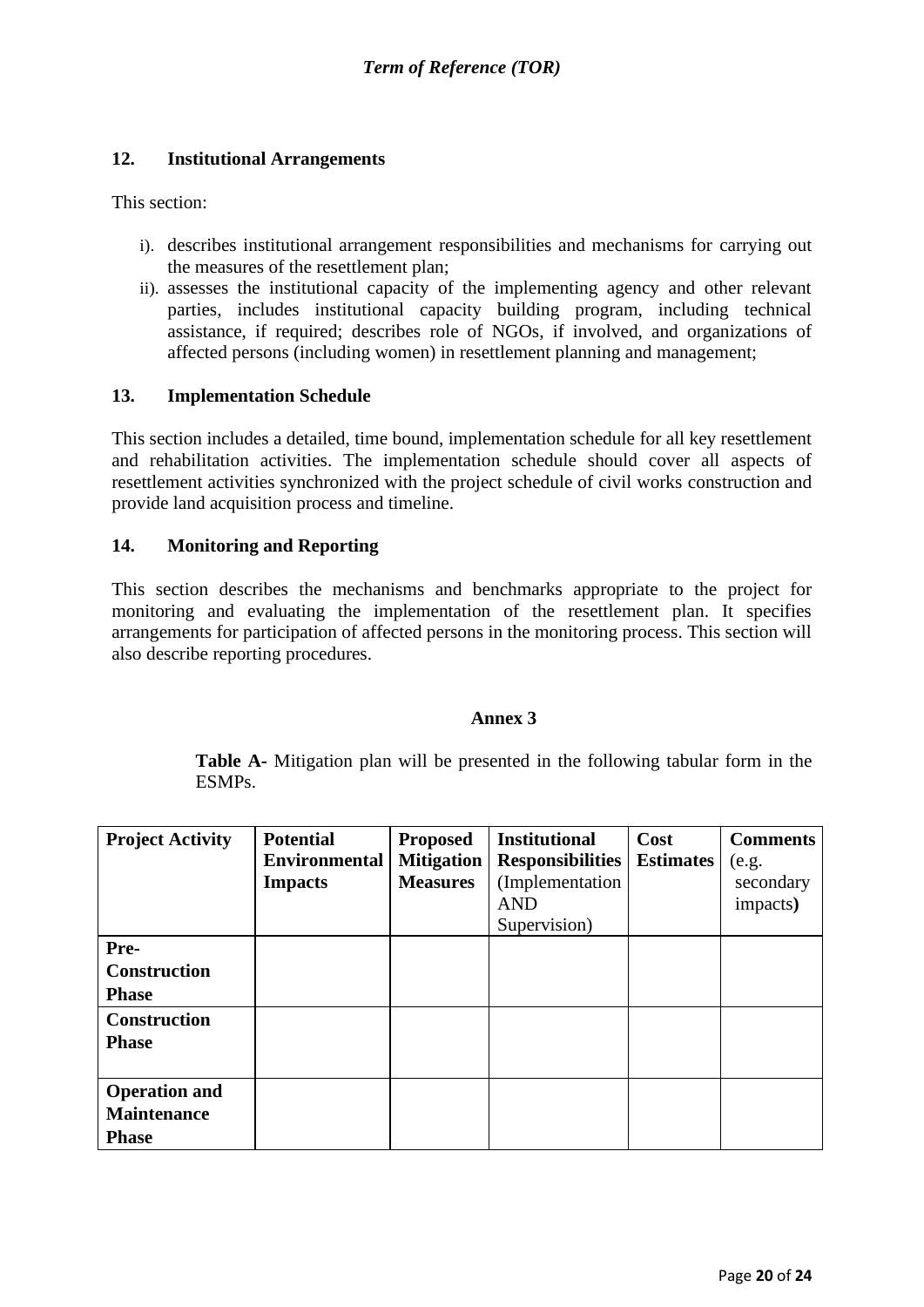| <b>Proposed</b>      | <b>Parameter</b> | Location    | <b>Measurement</b> | <b>Frequency</b>   | <b>Responsibilities</b> | Cost        |
|----------------------|------------------|-------------|--------------------|--------------------|-------------------------|-------------|
| <b>Mitigation</b>    | s                | $\mathbf n$ | S                  | of                 | s                       | (equipment  |
| <b>Measure</b>       | to be            |             | (Incl. methods)    | <b>Measurement</b> | (Incl. review           | &           |
|                      | monitored        |             | $&$ equipment)     | t                  | and reporting)          | individuals |
|                      |                  |             |                    |                    |                         |             |
| Pre-                 |                  |             |                    |                    |                         |             |
| <b>Construction</b>  |                  |             |                    |                    |                         |             |
| <b>Phase</b>         |                  |             |                    |                    |                         |             |
| <b>Construction</b>  |                  |             |                    |                    |                         |             |
| <b>Phase</b>         |                  |             |                    |                    |                         |             |
| <b>O&amp;M</b> Phase |                  |             |                    |                    |                         |             |

Table B: Summary of Monitoring plan (Tabular form)

Table C: Institutional Strengthening and Training for Implementation.

| <b>Institutional</b><br><b>Strengthening</b><br><b>Activity</b> | $\text{Position}(s)   \text{ Scheduling}$ | <b>Responsibility(ies)</b> Cost | <b>Estimates</b> |  |
|-----------------------------------------------------------------|-------------------------------------------|---------------------------------|------------------|--|
|                                                                 |                                           |                                 |                  |  |

|  |  | (Summary Table) |  |
|--|--|-----------------|--|
|  |  |                 |  |

| <b>Activity</b> | <b>Training   Participants   Types</b> | <b>Training</b> | of Content (mode Scheduling   Cost<br>etc. | <b>Estimates</b> |
|-----------------|----------------------------------------|-----------------|--------------------------------------------|------------------|
|                 |                                        |                 |                                            |                  |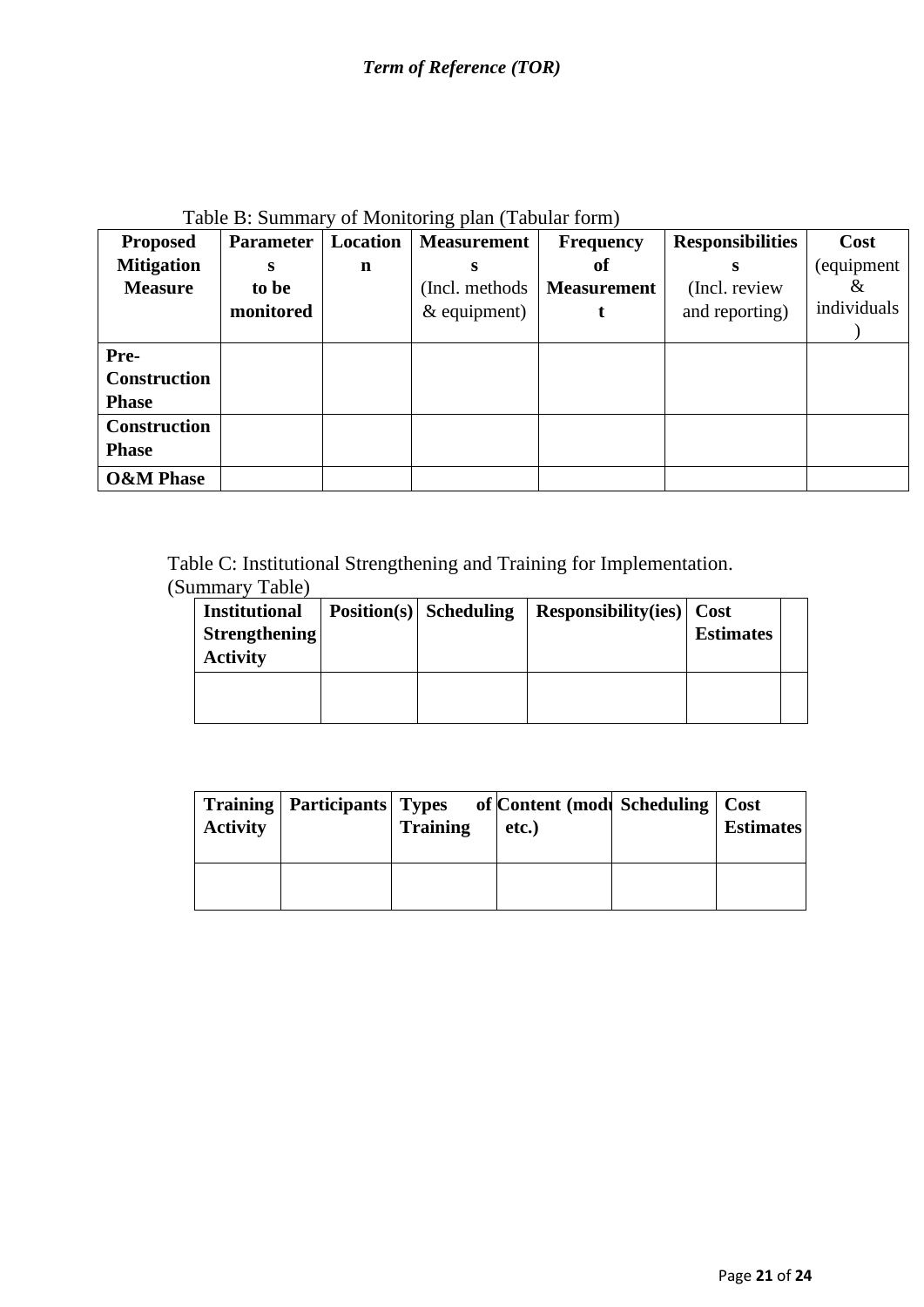## **SELECTION OF CONSULTANT**

Selection will be made in accordance with the QCBS method set out in the World Bank Procurement Regulations (Procurement in Investment Project Financing, Works, Non-Consulting and Consulting Services. July 2016 Revised November 2017 and August 2018). The attention of interested Consultants is drawn to Section III, paragraphs, 3.14, 3.16, and 3.17 of the World Bank's "Procurement Regulations for IPF Borrowers", setting forth the World Bank's policy on conflict of interest. In addition, please refer to the paragraph 3.17 of the Procurement Regulations regarding specific information on conflict of interest related to this assignment. The Firms/Consultants should have demonstrated experience in relevant assignments and scope of work involved. Consultants may associate with other firms in the form of a joint venture or a sub-consultancy to enhance their qualifications. If consultants intend to associate with other firms, they are advised to clearly identify the lead partner and state the composition and nature of the association (JV/sub-consultant) in their EOI. In case the EOI is submitted in form of Joint Venture, each partner in the association shall meet the minimum requirements under the short- listing criteria. However, the short-listing criteria will not be applied and considered for subconsultants.

## **SHORTLISTING CRITERIA**

| <b>Evaluation Head</b>                                                                                    | <b>Maximum Points</b>                                                                |    |
|-----------------------------------------------------------------------------------------------------------|--------------------------------------------------------------------------------------|----|
| Specific experience of the Consultant (as a firm) relevant<br>to the Assignment during the past 07 years: |                                                                                      | 30 |
| 1)                                                                                                        | <b>Specific:</b> (5 Projects of similar magnitude and complexity)<br>$(15$ marks)    |    |
| 2)<br>General                                                                                             | (10 Projects) (in all Fields but not completely<br>relevant) (10 marks)              |    |
| 3)                                                                                                        | Firm has established track record of five (05) timely service<br>provision (5 Marks) |    |
|                                                                                                           |                                                                                      |    |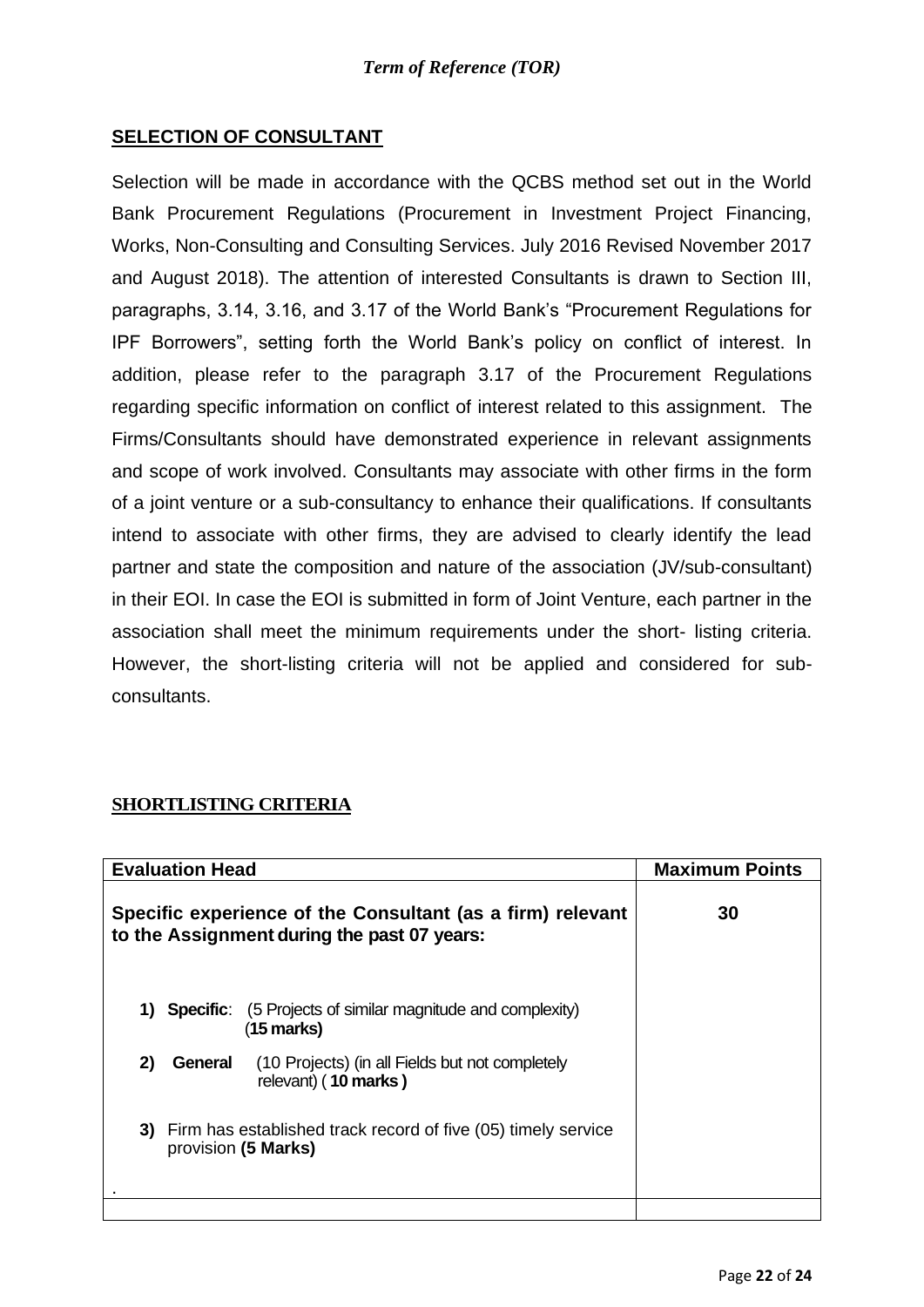| <b>Financial turn over/ Capital of consultant</b>                                                                                                                                                                                                                                                                                                                                                                                                                              | 20  |
|--------------------------------------------------------------------------------------------------------------------------------------------------------------------------------------------------------------------------------------------------------------------------------------------------------------------------------------------------------------------------------------------------------------------------------------------------------------------------------|-----|
| 1) Funds Management Capacity of Major Project Handled in the<br>last two years (10 Marks)                                                                                                                                                                                                                                                                                                                                                                                      |     |
| 2) Return Certificates till December, 2019 (5 marks)                                                                                                                                                                                                                                                                                                                                                                                                                           |     |
| 3) Audit reports for last 3 years (5 marks)                                                                                                                                                                                                                                                                                                                                                                                                                                    |     |
| <b>Available Logistics Support Facilities</b>                                                                                                                                                                                                                                                                                                                                                                                                                                  | 05  |
| IT infrastructure                                                                                                                                                                                                                                                                                                                                                                                                                                                              |     |
| <b>Proposed Team: PROFESSIONAL EXPERIENCE RELATED</b><br><b>TO</b><br><b>ASSIGNMENT</b><br>I.<br>Highway Designer /Team leader (minimum 10 years of<br>specific same nature experience with donor (10 Marks)<br>Ш.<br>Bridge design Engineer (minimum 10 years of relevant<br>experience with donor (10 Marks)<br>Architects and design related engineer (5 Marks)<br>III.<br>Structural engineer (5 Marks)<br>IV.<br>Supervision related engineers and staff (10 Marks)<br>V. | 40  |
| <b>Registration with Professional Bodies</b><br>Certificate of registration with legal/recognized professional<br>bodies e.g. Pakistan Engineering Council, registration with KP<br>Revenue Authority.                                                                                                                                                                                                                                                                         | 5   |
| 60<br><b>Minimum qualifying score</b>                                                                                                                                                                                                                                                                                                                                                                                                                                          | 100 |